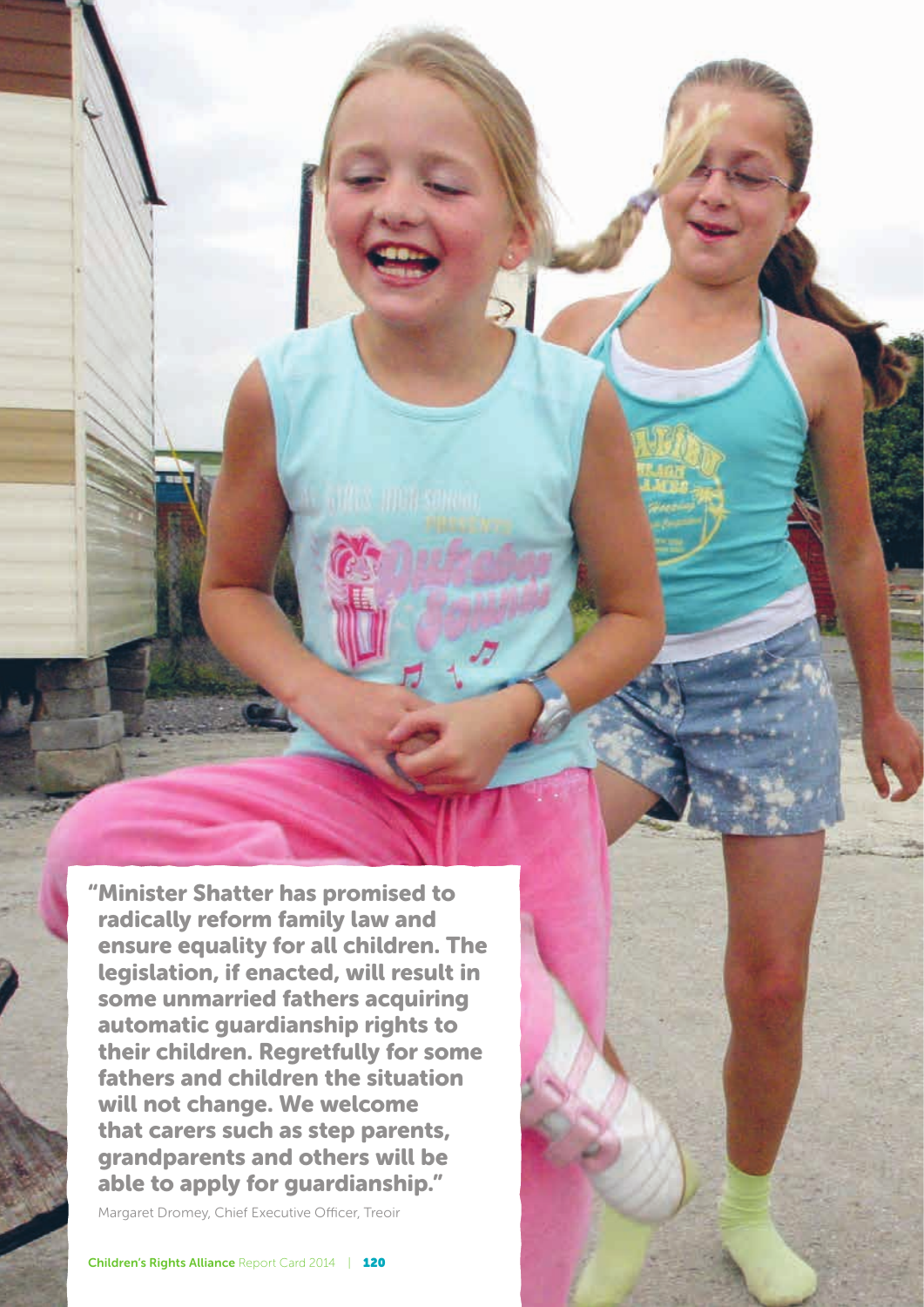# Chapter 6:

# Right to Equality and Non-Discrimination





# In The News

#### Closing Our Eyes: Irish Society and Direct Provision **By Liam Thornton**

Direct provision is front page news in Ireland today. Carl O'Brien has a number of in today's Irish Times on inspection reports that have found that asylum seekers live in dismal conditions in direct provision centres.

This of course will be of no surprise to the Department of Justice (and Equality……) or the current Minister for Justice, Mr Alan Shatter TD. In fact, it is of no surprise to the political system as a whole, given the extensive reports from non-governmental organisations and the Ombudsman and the Ombudsman for Children. Institutions of the state know and have known for quite a bit of time about significant systemic problems with the system of direct provision. Nothing is being done about this.

What many in human rights organisations suspect (or are afraid to admit openly) is that Irish society knows full well about the system of direct provision, the vast majority of the population could not care less. In fact, the vast majority may even want a harsher system (at least if thejournal.ie commentators had their way). Politicians in the Dáil have said to me, over the years that their work on direct provision is costing them support. Not just a few votes here and there, but very noticeable support.

Nevertheless, some TDs (from the government parties and opposition parties) continue to highlight the major problems with the system of direct provision. In the Seanad, Senator Jillian van Turnhout raises the issue of direct provision continuously.

Concerns raised about direct provision since 2001 have included: the lack of any legal basis for the system of direct provision, the reports of poor food quality, infestations, cramped living conditions, individuals institutionalised in direct provision for several years. It might be helpful to put in place a timeline, so we can see just how much the legal and political systems and Irish society as a whole know of these problems with direct provision.

Depressingly, as before, Irish society ignores, punishes and demonizes 'problematic' populations.

Human Rights in Ireland, 8 October 2013 www.humanrights.ie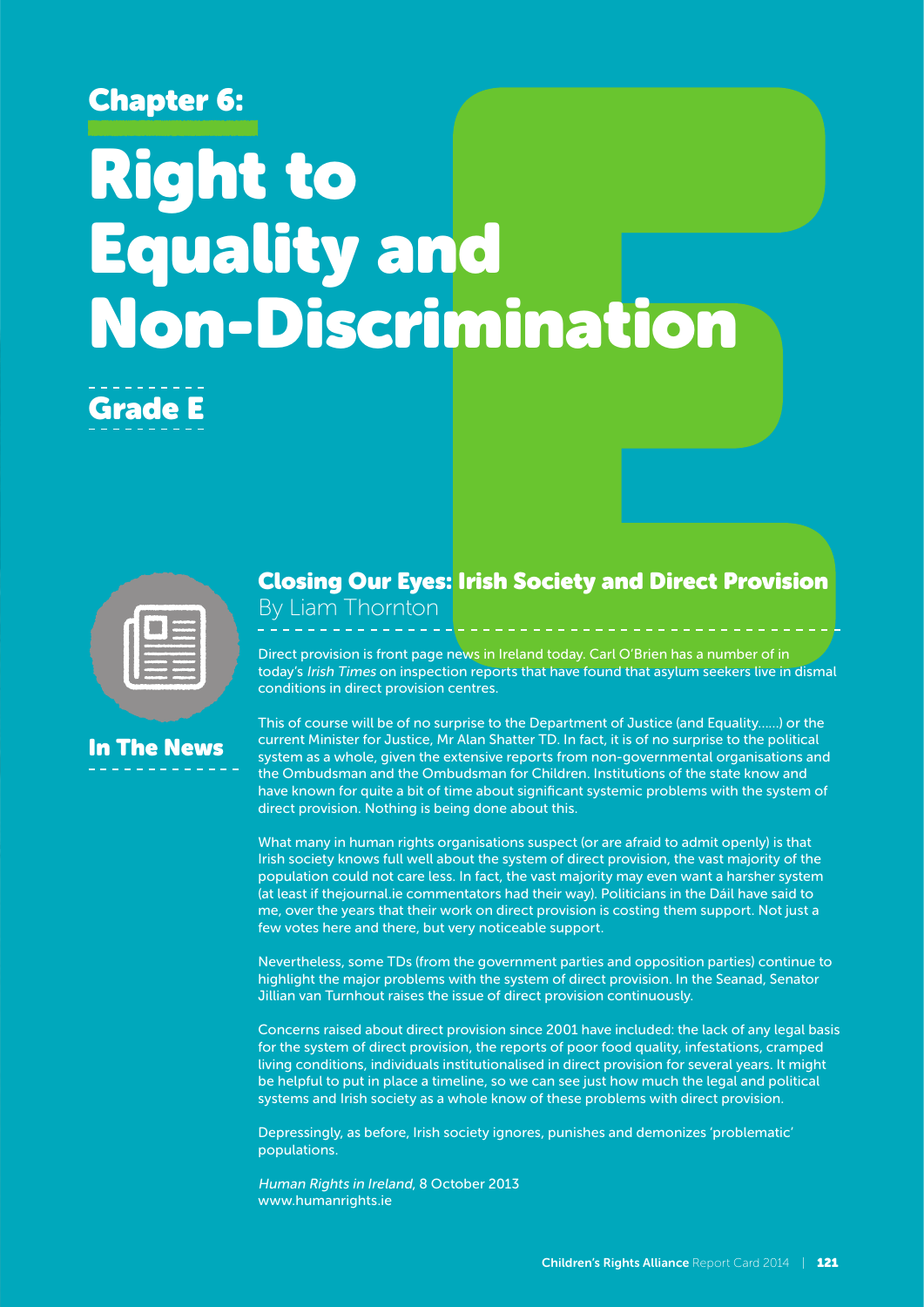# 6 | Right to Equality and Non-Discrimination **Overall** Grade E

#### **The Right to Equality and** Non-Discrimination

Every child has the right to equal treatment and without discrimination of any kind, irrespective of the race, colour, sex, language, religion, political or other opinion, national, ethnic or social origin, property, disability, birth or other status of the child or the child's parents or guardian. | Summary of Article 2 of the UNCRC

The 'Right to Equality and Non-Discrimination' chapter continues to track progress on issues affecting Traveller and migrant children as well as examining inequalities in family life. The overall 'E' grade reflects the slow progress made in these three areas. To merit a higher grade, we call on Government to clarify its intentions by making clear commitments and to take action to uphold the rights of the children affected.

The section on 'Traveller Children' gets an 'E' grade in Report Card 2014, to reflect little or no meaningful action for Traveller children while the section on 'Migrant Children' gets an 'F' grade as the Government has failed to review the policy of direct provision despite calls at both the national and international level. Furthermore, it has not prioritised necessary legislation which could have a positive impact on the lives of migrant children. Last year was the first time either of these sections received a grade. Report Card 2013 called on the Government to clarify its intentions by making clear commitments to Traveller and Migrant children in the forthcoming National Children and Young People's Policy Framework and its associated implementation mechanisms. To ensure an improvement in next year's Report Card the Government must make specific commitments and demonstrate that it has taken concrete actions to improve the lives of these children.

'Inequalities in Family Life' was a new section in the Report Card series in 2013 and gets a 'D+' grade. While the grade awarded reflects the lack of real action taken in 2013 it also reflects the Government's promise to enact the Children and Family Relationships Bill in 2014. This legislation will represent a progressive step to address some of the inequalities faced by children of unmarried parents, in particular children of cohabiting or civil partnered parents to whom a commitment has been given in the Programme for Government. These legislative reforms will also tackle difficult issues which have come before the courts and currently are not reflected in statute such as assisted human reproduction, surrogacy and the diverse make-up of contemporary family units.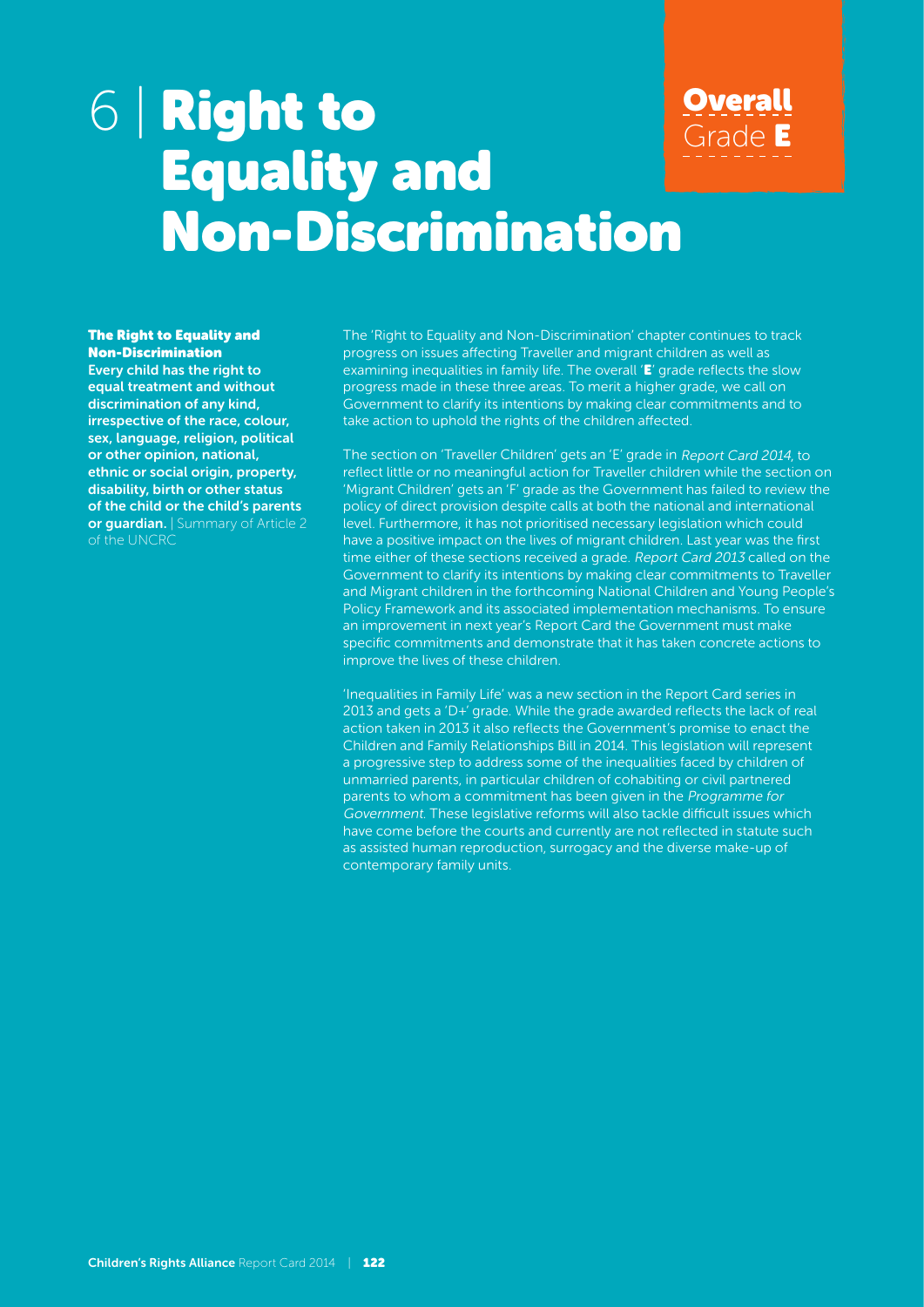#### 6.1 Traveller Children



#### Government Commitment Progress

The Programme for Government commits to promoting greater co-ordination and integration of delivery of services to the Traveller community across Government, using available resources more effectively to deliver on principles of social inclusion, particularly in the area of Traveller education.

Very limited

#### What's happening?

A Sub-Group has been established to consider recognition of Traveller ethnicity. The Joint Oireachtas Committee on Justice, Defence and Equality has held consultations on Traveller ethnicity and is due to report back to the Dáil.

At Ireland's hearing for the UN Universal Periodic Review (UPR) in October 2011, the Minister for Justice and Equality, Alan Shatter TD, announced that the Government was 'seriously considering' recognition of Travellers as an ethnic minority group.<sup>692</sup> In March 2012, Ireland did not take the opportunity to grant Travellers ethnic minority status when it formally rejected a recommendation as part of the UPR process.<sup>693</sup> During the UPR process, the State did, however, accept recommendations on protecting vulnerable groups from discrimination, including the social inclusion and integration of Travellers.

In 2012, the National Traveller Monitoring and Advisory Committee (NTMAC) established a sub-group specifically to consider the issue of Traveller ethnicity.<sup>694</sup> Following on from this, a conference was held on 27 September 2012 which heard submissions from a number of interested parties. In February 2013, the Minister for Justice and Equality again indicated that the issue of Traveller ethnicity continues to be under 'serious consideration' but there are no plans as yet to introduce any legislation on the matter.<sup>695</sup> However, in April 2013, the Government responding to the Third Opinion of the Advisory Committee on the Implementation of the Framework Convention for the Protection of National Minorities (FCNM), a Council of Europe body, reiterated that no legislation to recognise Traveller ethnicity was forthcoming.<sup>696</sup>

<sup>692</sup> Pavee Point (2011), Briefing: Why recognise Travellers as an Ethnic Group?, http://www.paveepoint.ie/briefingwhy-recognise-travellers-as-an-ethnic-group/ [accessed 13 February 2014].

<sup>693</sup> Department of Justice and Equality (2012), Addendum to the Report of the Working Group on the UPR, http:// www.upr.ie/Clients/CEGA/UPRWeb.nsf/page/reports-en [accessed 7 December 2012].

<sup>694</sup> Minister for Justice and Equality Alan Shatter TD, Parliamentary Questions: Written Answers [35587/12; 35588/12], Dáil Debate, 18 July 2012.

<sup>695</sup> Minister for Justice and Equality Alan Shatter TD, Parliamentary Questions: Written Answers [6004/13], Dáil Debate, 6 February 2012.

<sup>696</sup> Council of Europe Advisory Committee on the Framework Convention for the Protection of National Minorities, Comments Of The Government Of Ireland On The Third Opinion Of The Advisory Committee On The Implementation Of The Framework Convention for the Protection of National Minorities by Ireland received on 19 April 2013 [GVT/COM/III(2013)003].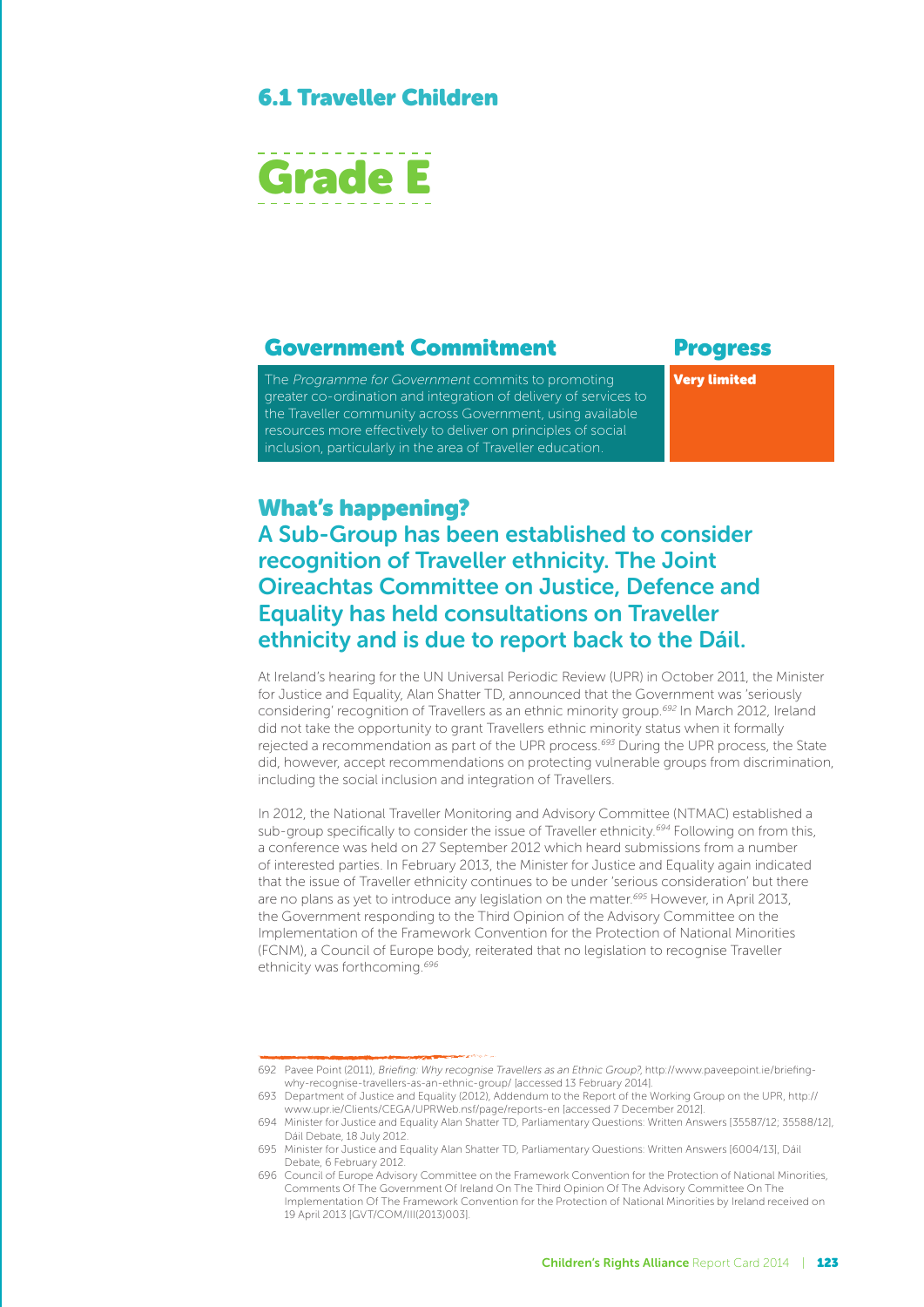The Joint Committee on Justice and Equality held a number of discussions on the issue of Traveller ethnicity, where relevant stakeholders made written and oral submissions calling for the Travellers to be recognised as an ethnic minority.<sup>697</sup> The Committee is due to prepare a report to the Dáil after considering these submissions. Currently there is no timeframe for when this report will be finalised.

Recognition of Traveller ethnicity would require public authorities and policymakers to ensure that the identity and culture of Travellers is respected in matters affecting them. It would also ensure that Travellers would be afforded protection under the EU Race Directive. Recognition of the ethnic minority status of Travellers would open a new dialogue as to how the State interacts with Travellers into the future.

#### Comment

The section on 'Traveller Children' gets an 'E' grade in Report Card 2014, to reflect little or no meaningful action to improve the lives of Traveller children. The repeated failure to recognise Travellers as an ethnic group as well as the lack of focus or implementation of existing policy for Travellers continues to be of concern.

According to Census 2011, there are 14,913 Traveller children in Ireland, a 30.3% increase on the 2006 Census figures<sup>.698</sup> Travellers have a very young population with 42% of Travellers under the age of 15.699 The UN Committee on the Rights of the Child has expressed its concern about the lack of adequate recognition, action and positive measures taken by Ireland to enhance the rights and life opportunities for Traveller children.<sup>700</sup> In 2011, the UN Committee on the Elimination of Racial Discrimination found little had changed in relation to the status of Travellers from its previous examination in 2005.<sup>701</sup>

Outcomes for Traveller children are almost universally worse than their settled peers. In contravention of the right to life, survival and development (Article 6) of the UN Convention on the Rights of the Child, many Traveller children live in conditions that are far below the minimum required for healthy child development and this is reflected in their health outcomes. In 2011, the UN Committee on the Elimination of Racial Discrimination called on the Irish Government to ensure that concrete measures are undertaken to improve the livelihoods of the Traveller community by focusing on improving students' enrolment and retention in schools, employment, and access to healthcare, housing and transient sites.<sup>702</sup>

Ethnic Minority Status: Recognition of Traveller ethnicity has been recommended by the Equality Authority, the Human Rights Commission, the National Consultative Committee on Racism and Interculturalism (NCCRI), the UN Human Rights Committee, the Council of Europe Commissioner for Human Rights, the UN Committee on the Rights of the Child and the UN Committee on the Elimination of Racial Discrimination. The Advisory Committee on the Implementation of the Framework Convention for the protection of national minorities (FCNM) called on the Government to recognise Travellers as an ethnic minority and to ensure application of non-discrimination and minority rights standards in both fact and law.<sup>703</sup>

Since the UPR hearing in 2011, the Government has repeatedly stated that it is giving serious consideration to the issue of granting Traveller ethnicity. This year there has been discussions held by the Joint Committee on Justice and Equality on the issue of Traveller ethnicity following on from the NTMAC conference held in late in 2012. While this progress is moving in the right direction, there are currently no plans for legislation on the matter and no timeframe for when the report of the Joint Committee on Justice, Defence and Equality on Traveller Ethnicity will be finalised. This report should be given due consideration.

<sup>697</sup> Oireachtas Joint Committee on Justice, Defence and Equality, Committee Discussions: 17 April 2012, 12 June 2013 and 13 November 2013.

<sup>698</sup> Central Statistics Office, Census 2011 Profile 7 – Religion, Ethnicity and Irish Travellers, http://www.cso.ie/en/ media/csoie/census/documents/census2011profile7/Profile,7,Education,Ethnicity,and,Irish,Traveller,entire,doc.pdf [accessed 30 January2011].

<sup>699</sup> Pavee Point Travellers' Centre (2010), Profile of the Traveller Family For Family Resource Centres (2010), Dublin: Pavee Point.

<sup>700</sup> UN Committee on the Rights of the Child (2006) Concluding Observations: Ireland, CRC/C/IRL/CO/2, paragraphs 45, 58, 59, 78, 79.

<sup>701</sup> UN Committee on the Elimination of Racial Discrimination (2011) Concluding Observations: Ireland, CERD/C/ IRL/C/3-4, paragraph 13.

<sup>702</sup> Ibid., paragraphs 45, 58, 59, 78, 79.

<sup>703</sup> Council of Europe Advisory Committee On The Framework Convention For The Protection Of National Minorities, Third Opinion On Ireland Adopted On 10 October 2012, Acfc/Op/Iii(2012)006.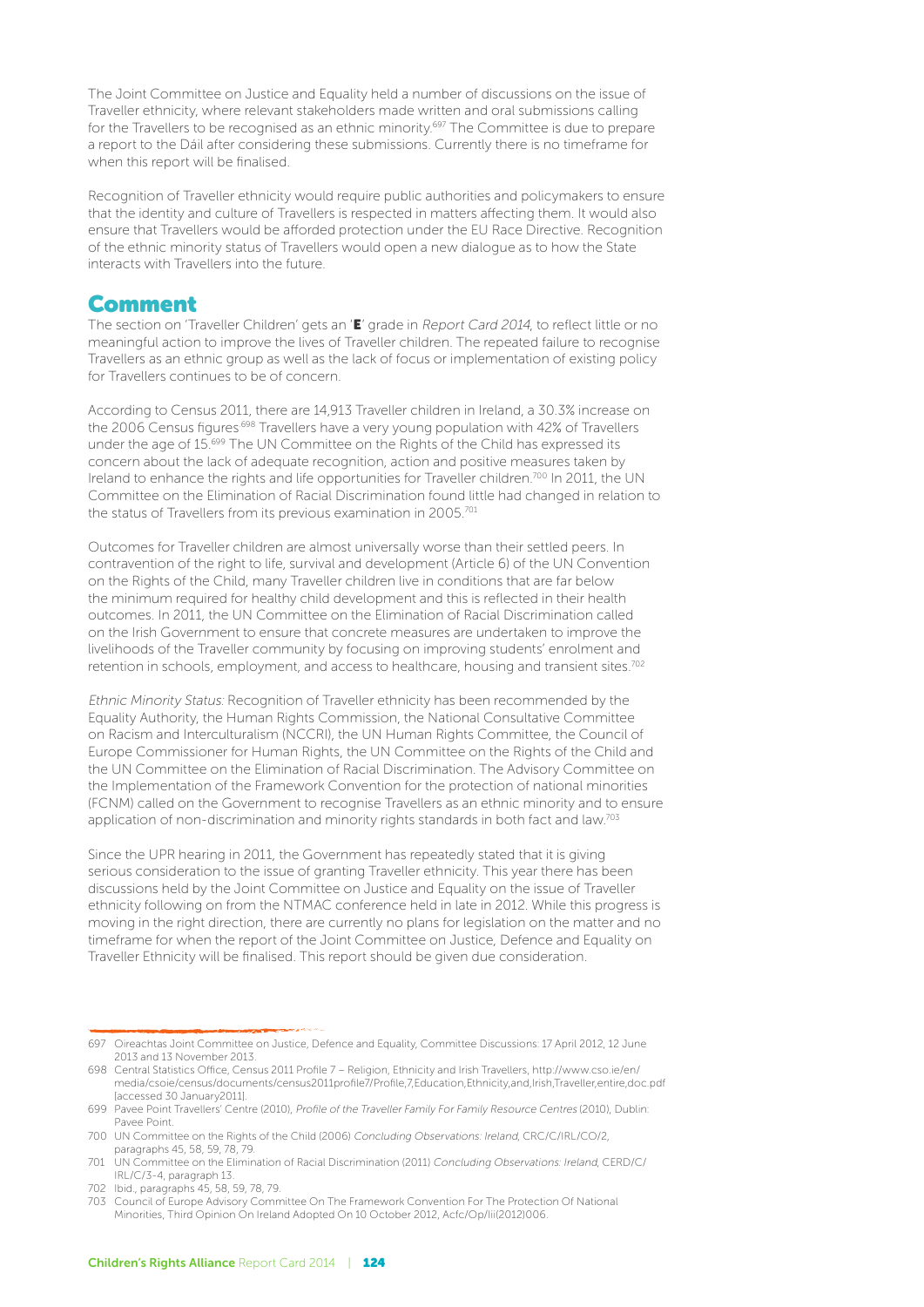Ethnic Identifier: In Report Card 2013, it was highlighted that the lack of disaggregated data is hugely problematic. It means that it is not clear how Traveller children are progressing in the fields of education, health and child protection systems. If an ethnic identifier was introduced, it would enable the monitoring and assessment of the effectiveness of the State's initiatives directed at Traveller children. Best practice in this area stresses the importance of a universal question where everyone is asked to identify the group to which they belong, not just minorities. The UN Committee on the Rights of the Child has called for States to employ data-collection mechanisms that can study the situation of specific groups, including ethnic and/or indigenous minorities.704

Traveller Representation: The NTMAC was established in 2007 to provide a forum for Traveller organisations to advise on the development of policies which impact on the Traveller community. However, as a non-statutory advisory body, to date, it has had little impact. It is required to report every two years; its first and only report was published in December 2009.705

Policy Focus: The National Children and Young People's Policy Framework, which follows on from the National Children's Strategy, remains under development and represents an ideal opportunity for the Government to make clear commitments as to how it will further protect and support the rights of Traveller children. The Minister for Children and Youth Affairs has indicated that the Framework will address issues of social inclusion of marginalised groups including those of the Traveller community.706 Its related dropdown strategies on early childhood, children and youth must also contain concrete actions as well as measureable indicators.

Inclusion and Bullying: Article 2 of the UNCRC requires States to ensure that children are not discriminated against, including upon grounds of birth, or ethnic or social origin. An Economic and Social Research Institute (ESRI) report on second year students' experiences notes that;

…students from minority backgrounds newly arrived in Ireland or from the Traveller community, are significantly more likely to report having been bullied than other students, a pattern which is in keeping with that found among first year students.<sup>707</sup>

Three consecutive consultations with children undertaken by Pavee Point in 2006, 2009 and 2011 indicate that discrimination continues within the school system.<sup>708</sup> It is a welcome move that the Government's new Action Plan on Bullying makes specific mention of bullying of Traveller children and its negative impact.<sup>709</sup> It is hoped that the prevalence of such bullying will be recorded as a thematic issue to determine how widespread it may be so appropriate steps can be taken to effectively address it. However, it is not clear that any such records will be relayed back to the Department of Education and Skills or will form part of the school inspection process. There is no provision in the policy for external monitoring to ensure that in any school where anti-Traveller bullying trends are identified, the school will adequately respond to such behaviour.

The Irish Traveller Movement's Yellow Flag Programme is an innovative model, which supports schools to develop anti-racism policies and procedures.<sup>710</sup> Report Card 2013 recommended that consideration be given to mainstreaming this model. This was ruled out on cost grounds by the Minister for Education and Skills Ruairí Quinn TD in February 2013.<sup>711</sup>

<sup>704</sup> UN Committee on the Rights of the Child (2003), General Comment No.4: Adolescent Health, CRC/GC/2003/4.

<sup>705</sup> National Traveller Monitoring and Advisory Committee, National Traveller Monitoring and Advisory Committee Report to Minister for Justice, Equality and Law Reform (December 2009), http://www.justice.ie/en/JELR/ NTMAC%20Report%20to%20Minister%20Final%20Version.pdf/Files/NTMAC%20Report%20to%20Minister%20 Final%20Version.pdf [accessed 11 November 2012].

<sup>706</sup> Minister for Children Frances Fitzgerald TD, Dail Parliamentary Questions, Written Answers, 16 April 2013 [17307/13].

<sup>707</sup> E. Smyth et al (2006) Pathways through the Junior Cycle, Dublin: Liffey Press and ESRI.

<sup>708</sup> Communication received by the Children's Rights Alliance from Pavee Point, December 2011.

<sup>709</sup> Department of Education and Skills (2013) Action Plan On Bullying Report of the Anti-Bullying Working Group to the Minister for Education and Skills, Dublin: Department of Education and Skills.

<sup>710</sup> Irish Traveller Movement, Irish Traveller Movement Submission July 2012, Tackling Bullying in Schools, http:// www.itmtrav.ie/uploads/publication/ITM\_Tackling\_bullying\_submission\_Aug\_2012.pdf [accessed 19 November 2012].

<sup>711</sup> Ruairí Quinn TD, Minister for Education and Skills, Dáil Debate, 19 February 2013.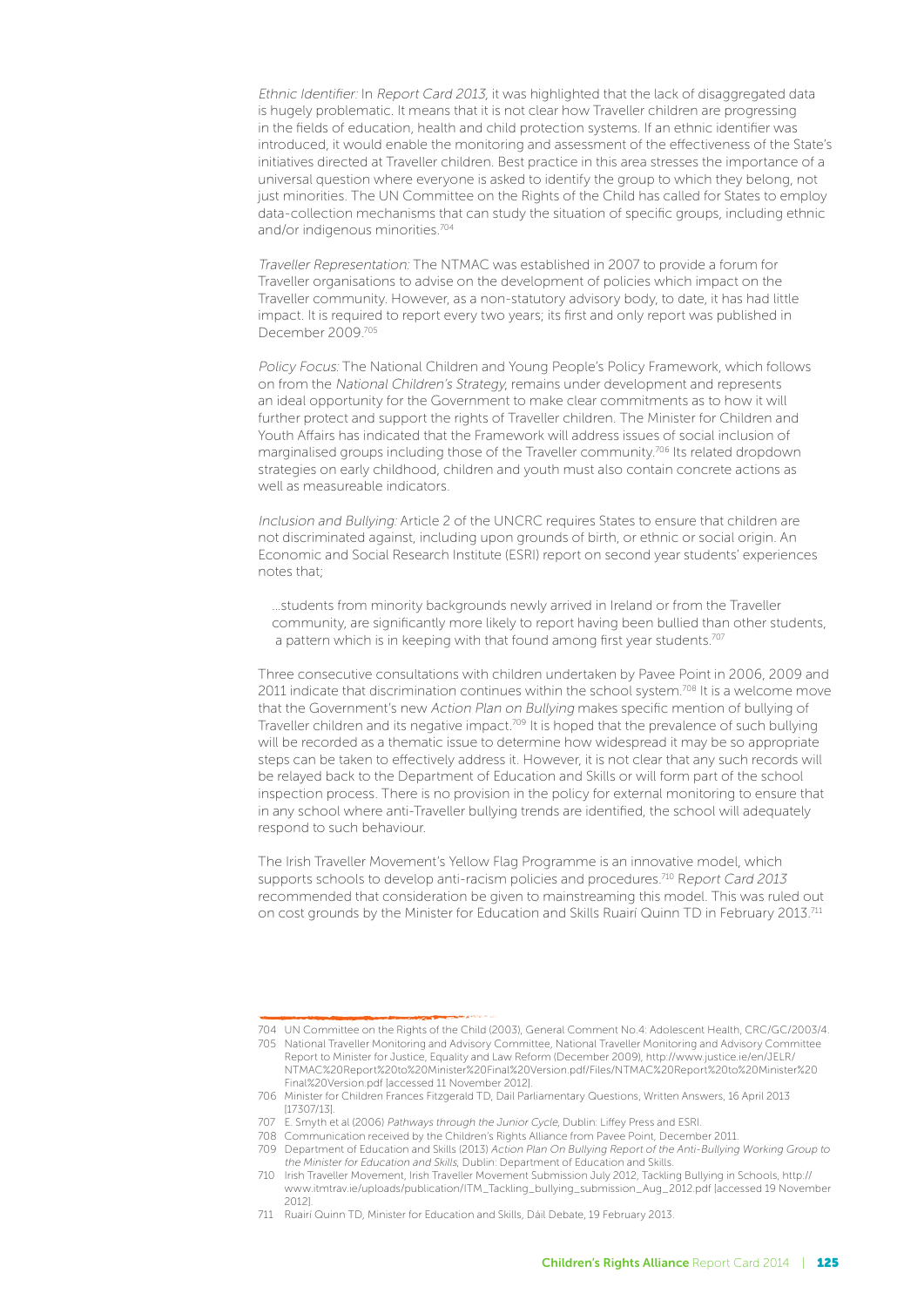Health Inequalities: The right to health and health services (Article 24) in the UNCRC declares the duty upon States Parties to recognise and ensure each child's right to health and declares that States Parties must take appropriate measures to diminish infant and child mortality. However infant mortality among the Traveller population is 3.6 times the rate of the general population.<sup>712</sup> A higher proportion of Traveller children are underweight at birth.<sup>713</sup> Other areas of continuing concern include high rates of asthma and speech, hearing and eyesight problems.<sup>714</sup> The All Ireland Traveller Health Study: Our Geels commissioned by the Department of Health and undertaken by UCD in collaboration with Pavee Point Traveller and Roma Centre with other Traveller organisations identified barriers that hinder Travellers accessing health services for their children include: a relatively low level of trust in health professionals, waiting lists, embarrassment and a lack of information.715 Some Travellers have also reported difficulties in securing a medical card due to a lack of, or changing, postal addresses.716

Education for Traveller Children: Article 28 of the UNCRC lays out the right to education for all children, while Article 29 affirms that such education must be directed to the development of 'respect for the child's parents, his or her own cultural identity, language and values, [...].' These articles affirm, both themselves, and when read in the context of the nondiscrimination right articulated in Article 2, the duty upon the Government to ensure the right to education for all children in Ireland, including Traveller children.

In the 2011 Census it was reported that 10,500 young Travellers were enrolled in school, 8,086 of which were primary school students.<sup>717</sup> Out of the Travellers that participated in the census, there is 100% enrolment in primary school and 100% enrolment at the beginning of secondary school. However, 55% of Traveller pupils have left school by the age of 15, on average 4.7 years earlier than the general population.<sup>718</sup> The percentage of Travellers with no formal education in 2011 was 17.7%, compared with 1.4% in the general population. For many Travellers their traditional lifestyle, combined with the prejudice they often encounter, creates severe problems in acquiring basic levels of educational qualification and this translates into poorer living circumstances.719

Despite the very obvious challenges faced by Travellers in education, the Visiting Teachers for Travellers (VTT) Programme – and the 42 associated posts – were abolished in Budget 2011.<sup>720</sup> This change was not reversed by the new Government on taking office. The Resource Teachers for Travellers (RTT) scheme was also abolished at the same time; 569 posts in total were withdrawn across primary and post-primary schools<sup>721</sup> although approximately 290 were retained in the system and redeployed to be used in adjustment or alleviation measures by schools.<sup>722</sup> Research on the impact of austerity measures on Travellers states that the completion rate at second level is only 13% compared to 90% for the general population.723 The Survey of Traveller Education Provision in Irish Schools and Report and Recommendations for a Traveller Education Strategy are important resources but both were published in 2006 so may be out of date. An implementation plan was never developed for the Report and Recommendations for a Traveller Education Strategy and delivery on its recommendations has been limited.724 Indeed, progress in some areas has been reversed;

- 716 Ibid., p. 131.
- 717 Central Statistics Office, Census 2011 Profile 7 Religion, Ethnicity and Irish Travellers, http://www.cso.ie/en/media/csoie/census/documents/census2011profile7/ Profile,7,Education,Ethnicity,and,Irish,Traveller,entire,doc.pdf [accessed 16 November 2012].
- 718 Ibid.
- 719 The Equality Authority and ESRI (2011) Multiple Disadvantage in Ireland: An Equality Analysis of Census 2006, Dublin: Equality Authority and the Economic and Social Research Institute.
- 720 The éist project, providing training in diversity and equality to staff in the early childhood sector has also been cut. However, some of its work has been mainstreamed through diversity and equality training within the County and City Childcare Committees.
- 721 Ruairí Quinn TD, Minister for Education and Skills, Parliamentary Questions: Written Answers, [7412/13], Dáil Debate, 12 February 2013,
- 722 Communication received by the Department of Education and Skills on 30 January 2014. These posts were retained to include Travellers in the valid enrolment for the purposes of allocating additional teaching resources in DEIS schools (Delivering Equality of Opportunity in Schools), as well as under the Revised General Allocation Model for high incidence special educational needs. The posts were also used to implement limited alleviation measures in certain schools which had a high percentage of Traveller pupils who were previously supported by RTT posts (Resource Teachers for Traveller).
- 723 B. Harvey (2013) Travelling with Austerity: Impacts of Cuts on Travellers, Traveller Projects and Services, Dublin: Pavee Point, p.35.
- 724 Its implementation is overseen by the Traveller Implementation Group, and Traveller Education Strategy Advisory and Consultative Forum.

<sup>712</sup> Department of Health (2010) All Ireland Traveller Health Study: Our Geels, Dublin: Department of Health, p. 87. 713 Department of Children and Youth Affairs (2013) Ireland's Third and Fourth Consolidated State Report to the

Committee on the Rights of the Child July 2013, Dublin: Department of Children and Youth Affairs.

<sup>714</sup> Department of Health (2010) All Ireland Traveller Health Study: Our Geels, Dublin: Department of Health, p. 160 and p. 80.

<sup>715</sup> Ibid., p. 79 and p. 76.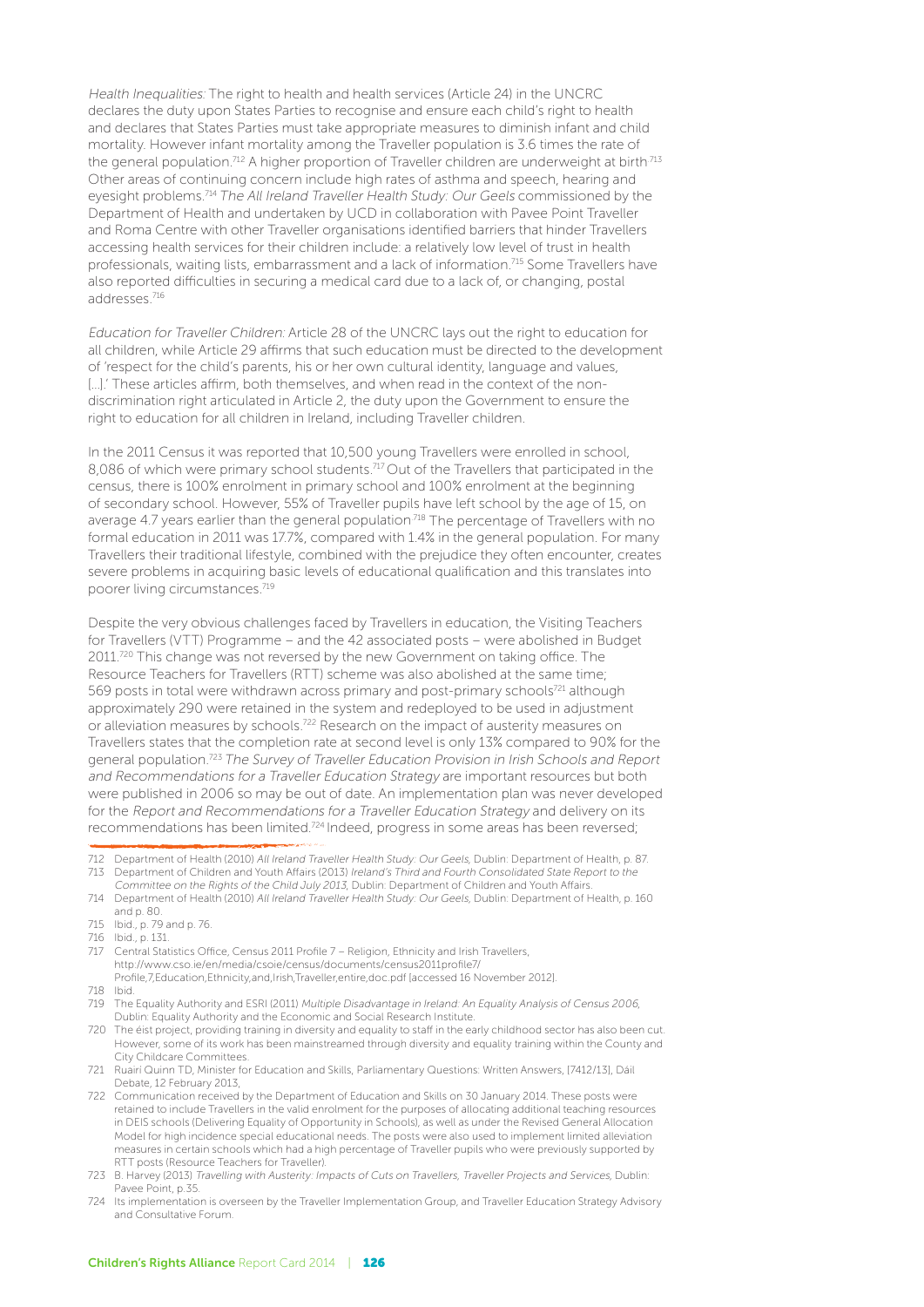investment in Traveller education has been reduced from €76.5 million in 2008 to €10.2 million in 2013<sup>725</sup>

The Minister for Education and Skills, Ruairí Quinn TD has stated that there has been a deliberate phasing out of segregated education for Traveller children. Instead these supports have been mainstreamed to ensure that allocation of 'additional resources provided in the education system are allocated on the basis of identified individual educational need rather than that of ethnic or cultural background'.<sup>726</sup> However, while there continues to be a high drop-out rate and an inequality in the academic achievement made by Traveller children compared with the settled population, it is not clear that reducing targeted supports to Traveller children will address the concern expressed by the FCNM Advisory Committee at the overall situation for the education of Traveller children in Ireland<sup>727</sup> despite some minor improvements.728 In September 2012, an 'education passport' was introduced which is an end-of-year report card for 6th class students.<sup>729</sup> This report will be sent to the new secondary school to assist the child in his or her transition from primary level to secondary school. The Department of Education and Skills hopes that this will be an important development, in particular for Traveller children.<sup>730</sup>

The Traveller Education Strategy Advisory & Consultative Forum (TESACF) was established in 2009. It was tasked with ensuring the implementation of recommendations made in the Report and Recommendations for a *Traveller Education Strategy*<sup>731</sup> and to identify issues and obstacles to its implementation. One of the key issues highlighted by the forum was the lack of comprehensive data on Traveller education. The Department of Education and Skills, following discussions with the Data Protection Commissioner, has committed to introducing an ethnic identifier which asks all children to identify their ethnicity, across the education system in the near future.<sup>732</sup> In 2013, the forum was working on a thematic review of the Strategy and intends to develop a plan for its implementation in 2014.<sup>733</sup>

In September 2013, a draft General Scheme for an Education (Admission to Schools) Bill 2013 was published alongside draft regulations.<sup>734</sup> The Bill requires schools to include in their enrolment policies an explicit statement that they will not discriminate against an applicant for admission on a number of grounds<sup>735</sup> including membership of the Traveller community.<sup>736</sup> It is intended that this legislation, which is due to be enacted in 2014,<sup>737</sup> will ensure greater access to schools for children who are members of the Traveller community. However, there are concerns about the restrictiveness of the proposed appeals system as well as the placing of the 'past pupil criterion' on a statutory footing as the parents of Traveller children are 'statistically much less likely to have been educated to secondary school level'738 or may not have a sibling currently enrolled in the school.<sup>739</sup>

<sup>725</sup> B. Harvey (2013) Travelling with Austerity: Impacts of Cuts on Travellers, Traveller Projects and Services, Dublin: Pavee Point, p.36

<sup>726</sup> Ruairí Quinn TD, Minister for Education and Skills, Parliamentary Questions: Written Answers [49494/13], Dáil Debate, 19 November 2013.

<sup>727</sup> Council of Europe Advisory Committee On The Framework Convention For The Protection Of National Minorities, Third Opinion On Ireland Adopted On 10 October 2012, Acfc/Op/Iii(2012)006, p.2. 728 Ibid., p.21.

<sup>729</sup> Communication received by the Children's Rights Alliance from the Department of Education and Skills on 14 January 2014.

<sup>730</sup> Ibid.<br>731 Dena

Department of Education and Skills (2006) Report and Recommendations for a Traveller Education Strategy, Dublin: Stationery Office.

<sup>732</sup> See further information at: http://www.education.ie/en/Schools-Colleges/Services/Returns/National-School-Annual-Census-Return/stat\_census\_form\_instructions.pdf [accessed 22 January 2014]. This question can only be answered with parental consent.

<sup>733</sup> Communication received by the Children's Rights Alliance from, the Department of Education and Skills on 14 January 2014.

<sup>734</sup> Department of Education and Skills, 'Minister Quinn publishes draft Admission to Schools bill to regulate the admission of children to primary and post primary schools' [press release], 2 September 2013 http://www. education.ie/en/Press-Events/Press-Releases/2013-Press-Releases/PR13-09-02.html [accessed 15 January 2014].

<sup>735</sup> The grounds set out in the bill are: disability, special educational needs, sexual orientation, family status, membership of the traveller community, race, civil status, gender, faith or religious tradition or on the grounds of the student being of no faith.

<sup>736</sup> Department of Education and Skills, Head 3 Draft General Scheme of an Education (Admission to Schools) Bill 2013, http://www.education.ie/en/The-Education-System/Legislation/Draft-General-Scheme-of-an-Education-Admission-to-Schools-Bill-2013.PDF [accessed 15 January 2014].

<sup>737</sup> Communication received by the Children's Rights Alliance from the Department of Education and Skills on 14 January 2014.

<sup>738</sup> Irish Traveller Movement, 'Submission to Joint Oireachtas Committee on Education & Skills Re: Draft General Scheme of an Education (Admission to Schools) Bill 2013', 30 October 2013, http://itmtrav.ie/uploads/ publication/ITM\_Submission\_to\_Joint\_Oireachtas\_Committee\_on\_Education.pdf [accessed 3 February 2014].

<sup>739</sup> See also Pavee Point Traveller and Roma Centre, 'Submission to the Oireachtas Joint Committee on Education and Social Protection on the Draft General Scheme of an Education (Admission to Schools) Bill 2013', 31 October 2013, http://www.paveepoint.ie/tempsite3/wp-content/uploads/2010/08/Pavee-Point\_Submission-to-Joint-Committee-on-Education-and-Social-Protection\_-Admissions-Bill.pdf [accessed 3 February 2014].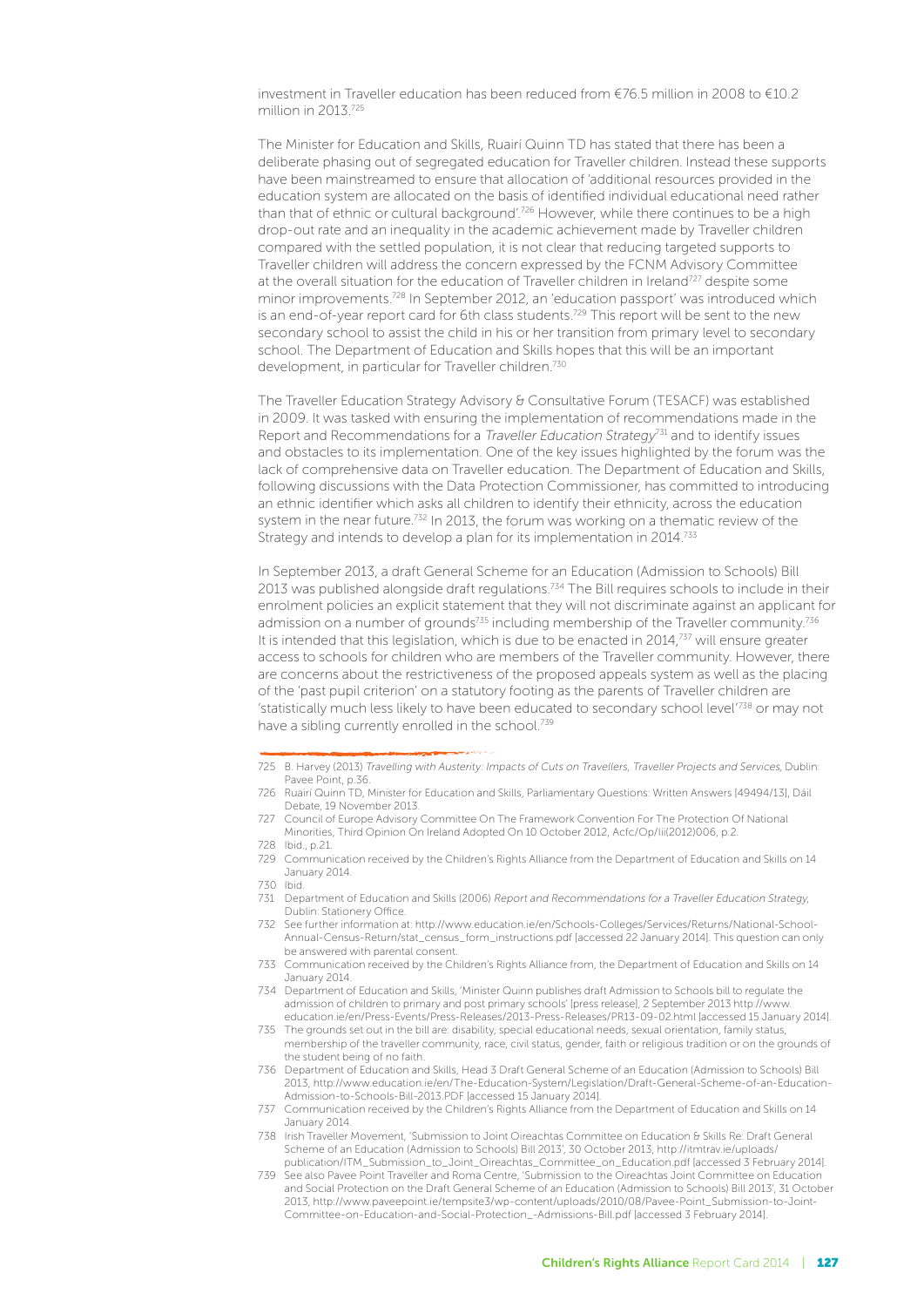# Grant recognition of Traveller Ethnicity

This was an immediate action of Report Card 2013 which has not been addressed. Travellers

#### Include specific commitments to Traveller children in the forthcoming National Children and Young People's Policy Framework and its associated implementation strategies

This was an immediate action of Report Cards 2012 and 2013 and remains unaddressed. be the case.

# Introduce an ethnic identifier across health and care

This is an immediate action from Report Card 2013 and it is welcome that the Department of Education and Skills plans to introduce an ethnic identifier which will require all parents to identify to which group their child belongs to, not minorities only. The collection of of Traveller specific initiatives that have been introduced. Similar questions should also be asked in terms of health and children in care. It is key that the Government is able to measure outcomes so as to improve the position of Traveller children.

#### Re-energise activities in supporting the participation of Traveller children in education

This was an immediate action in Report Card 2013 which has made some limited progress. A short time-limited assessment is needed to establish the current needs of Traveller children in education and what difficulties are arising, with proper consultation with Traveller representative groups. The assessment should explore the impact of the abolition of then feed into the development of an updated Implementation Plan for the Report and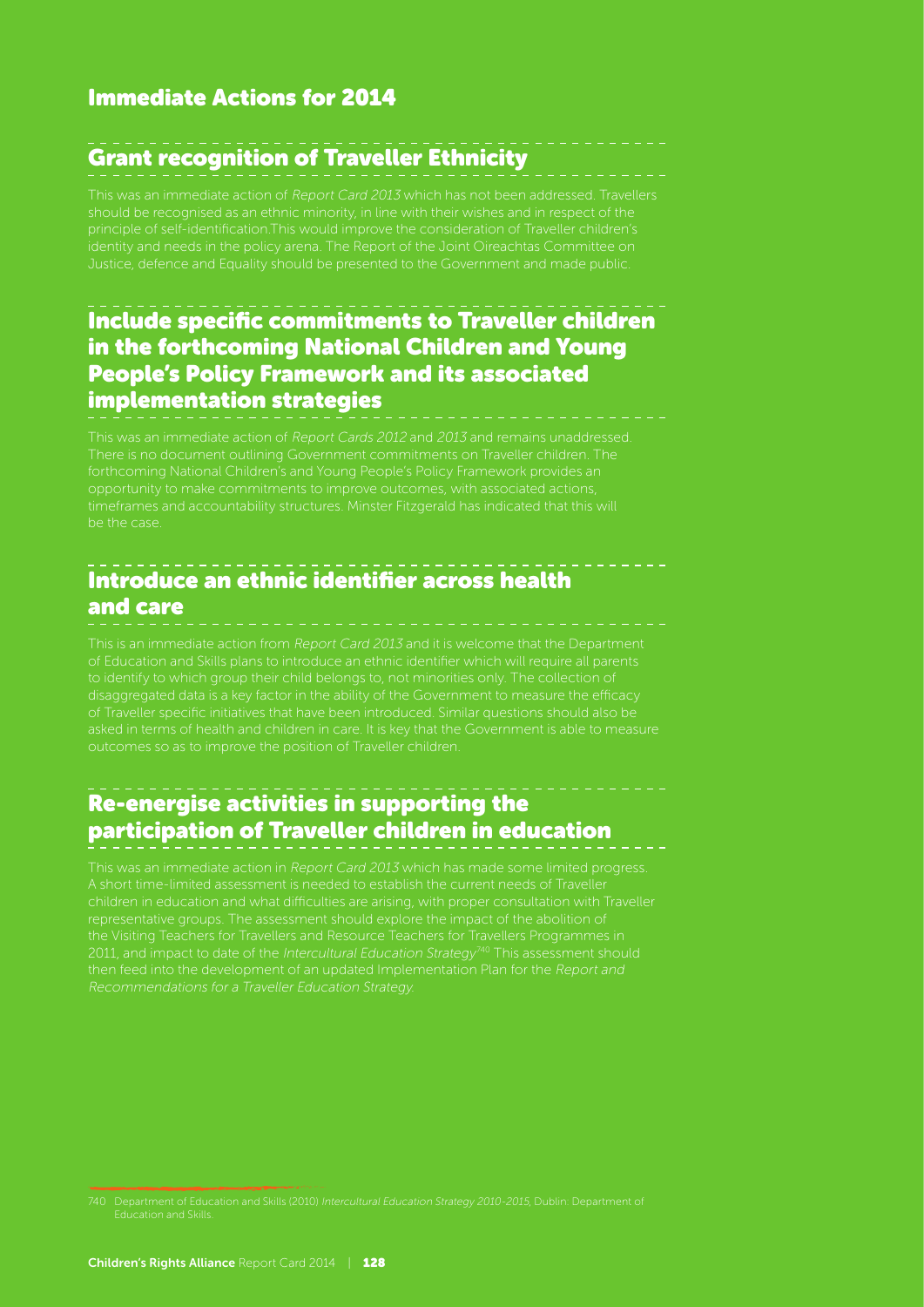#### 6.2 Migrant Children



#### Government Commitment Progress

The Programme for Government commits to promoting policies that integrate minority ethnic groups in Ireland, and that promote social inclusion, equality, diversity and the participation of immigrants in the economic, social, political and cultural life of their communities.

Unsatisfactory

#### What's happening? There is little evidence of targeted activity to support migrant children. Key legislation remains unpublished.

An updated version of the Immigration, Residence and Protection Bill remains unpublished despite assurances by the Minister for Justice and Equality, Alan Shatter TD, that the Bill would be published 'as soon as possible in 2013'.<sup>741</sup> In October 2011, Ireland's human rights record was examined by other UN countries for the first time, under the Universal Periodic Review (UPR) process.742 During its hearing, the Government stated that treating national, religious or ethnic minorities as inferior was unacceptable, as was discrimination against children and failure to recognise their vulnerability.<sup>743</sup> In March 2012, Ireland accepted several recommendations with regard to discrimination of migrants during the UPR process, but reiterated its position against the ratification of the UNESCO Convention on Discrimination in Education.744

In 2013, Council of Europe bodies, the European Commission against Racism and Intolerance (ECRI) and the Group of Experts on Action against Trafficking in Human Beings (GRETA) published their reports and recommendations following official visits to Ireland to monitor progress in relation to migrants, minorities and victims of trafficking.

The National Children and Young People's Policy Framework has not yet been published but it is expected to go to Cabinet in the first quarter of 2014. It is also expected that it will address some of the needs of marginalised groups including migrant children.<sup>745</sup>

<sup>741</sup> Letter from Minister for Justice and Equality Alan Shatter TD to Nils Muižnieks, Council of Europe Commissioner for Human Rights, 29 November 2012, https://wcd.coe.int/com.instranet.InstraServlet?command=com.instranet. CmdBlobGet&InstranetImage=2196541&SecMode=1&DocId=1960438&Usage=2 [accessed 13 December 2012].

<sup>742</sup> For more information on the Universal Periodic Review process, see: http://www.iccl.ie/the-universal-periodicreview.html [accessed 15 December 2011].

<sup>743</sup> UN Human Rights Council, Draft Report of the Working Group on the Universal Periodic Review: Ireland, A/HRC/ WG.6/12/L.7 (10 October 2011).

<sup>744</sup> Department of Justice and Equality, Addendum to the Report of the Working Group on the UPR, http://www.upr. ie/Clients/CEGA/UPRWeb.nsf/page/reports-en [accessed 7 December 2012].

<sup>745</sup> Communication received by the Children's Rights Alliance from the Department of Children and Youth Affairs, 18 December 2013.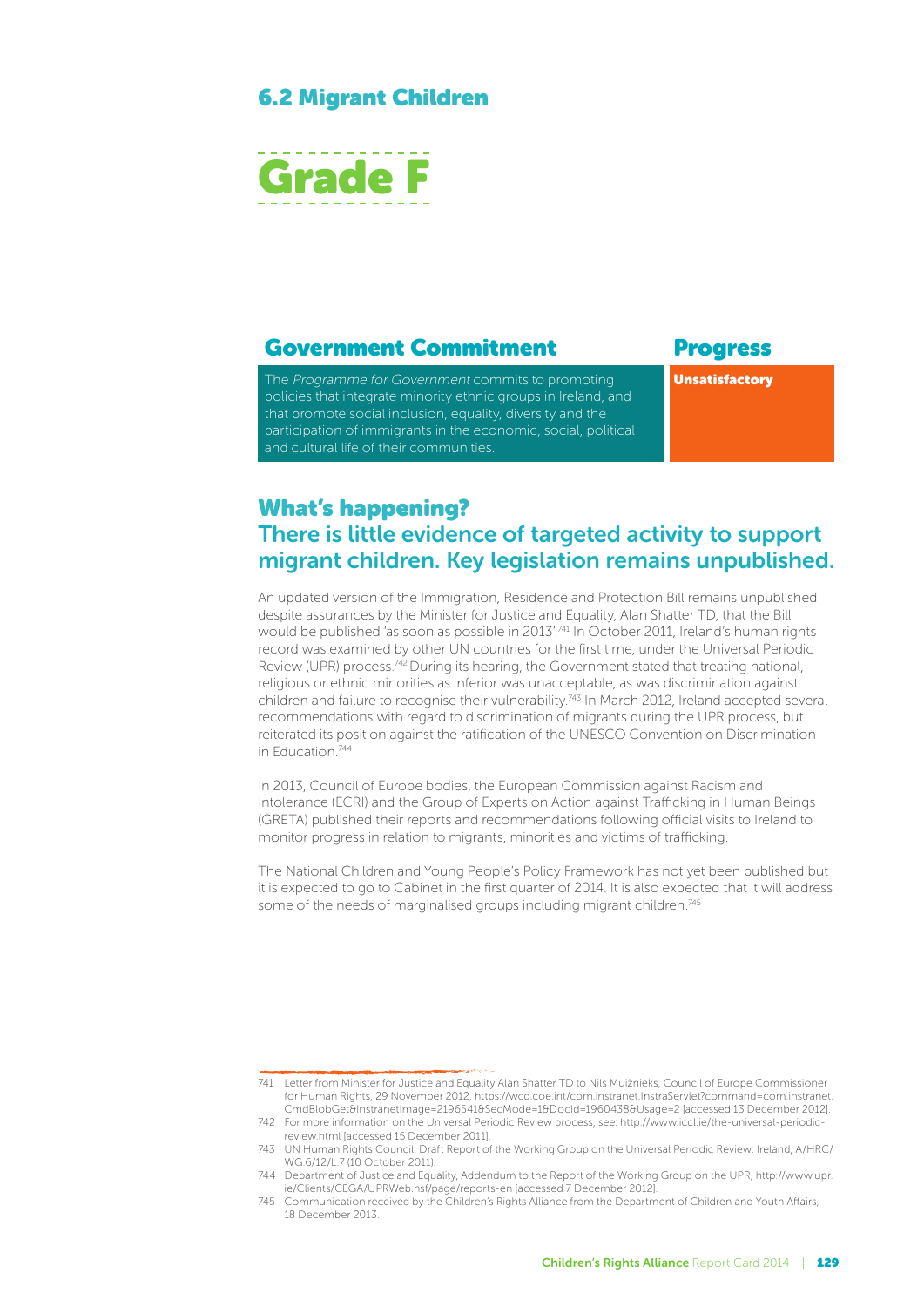#### Comment

The Migrant Children section gets an 'F' grade in Report Card 2014 to reflect the continued lack of clear focus or action from Government. It is not clear that efforts have been made to improve the situation for migrant children, including those who may be particularly at risk of social exclusion such as children living in direct provision who were identified in Report Card 2013 as a vulnerable group. Therefore, this 'F' grade reflects an unacceptable performance having little or no positive impact on the issues affecting migrant children.

In Census 2011, 93,716 foreign national children were recorded as living in Ireland.746 In addition, there are many naturalized Irish citizens that belong to various minority ethnic groups.

The UN Convention on the Rights of the Child protects every child, regardless of nationality or immigration status. Article 2 of the UNCRC requires the State to ensure that children are not discriminated against, including because of their parentage. Article 7 stipulates that a child shall have a right to a nationality, while Article 10 calls for family reunification decisions to be dealt with in a 'positive, humane and expeditious manner'. Article 30 commits States to ensure that children of an ethnic, religious or linguistic minority are not denied the right to enjoy his or her own culture, to profess and practice his or her own religion, or to use his or her own language.<sup>747</sup> The UN Committee on the Rights of the Child has affirmed that the enjoyment of rights stipulated in the UNCRC is not limited to children who are citizens of a State Party and must therefore, if not explicitly stated otherwise, also be available to all children – including asylum-seeking, refugee and migrant children – irrespective of their nationality, immigration status or statelessness.748

Revised Heads of the Immigration Residence and Protection Bill were due to be published in 2013 but these have not yet been finalised. Preparations for this piece of legislation were first carried out as far back as 2001749 and the first draft of the Bill was published in January 2008.750

The Bill will be a key legislative development that will affect the rights of migrant children living in Ireland. It is critical that the Bill be proofed against Ireland's obligations under the UNCRC. The procedural safeguards currently laid down must apply to decisions and practices affecting children including that: children should not be discriminated against (Article 2), the best interests of the child must be a primary consideration in matters affecting them (Article 3) and that the views of the child should be taken into account in matters affecting him or her (Article 12).

The Bill must ensure that every child has access to public services and benefits provided by the State, regardless of their or their parents' legal status, even if unlawfully present (undocumented).751 For example, a child must be entitled to access education without restriction,<sup>752</sup> medical treatment, child protection/family support services and any welfare benefits. At present, due to the application of the Habitual Residence Condition to meanstested social welfare payments, many children are denied access to the Child Benefit payment.753 Further, the Bill should pay special attention to vulnerable migrant groups of children particularly separated children, children of asylum seekers, children at risk of trafficking and undocumented children.

<sup>746</sup> An additional 19,020 children were recorded with no response to the question of nationality or as having no nationality. Communication received by the Children's Rights Alliance from the Central Statistics Office in December 2012.

<sup>747</sup> UN Convention on the Rights of the Child, A/RES/44/25 (20 November 1989).

<sup>748</sup> UN Committee on the Rights of the Child, General Comments No.6, CRC/GC/2005/6.

<sup>749</sup> Department of Justice, Equality and Law Reform, 'Launch of new Immigration Bill' [press release], 29 January 2008, http://www.justice.ie/en/JELR/Pages/Launch%20of%20new%20Immigration%20Bill [accessed 13 February 2014].

<sup>750</sup> Houses of the Oireachtas, Committee on Justice, Defence and Women's Rights – 2010, http://debates. oireachtas.ie/committees/2010/JU.asp [accessed 14 February 2014].

<sup>751</sup> UN Committee on the Rights of the Child (2005) General Comment No.7, CRC/C/GC/7/Rev.1, para.24.

<sup>752</sup> Timishev v Russia, ECHR, Application nos. 55762/00 and 55974/00 (13 December 2005).

<sup>753</sup> The Habitual Residence Condition (HRC) is a set of criteria relating to a person or person's residency within the State, in order to qualify for certain social welfare payments including the One Parent Family Payment and Child Benefit.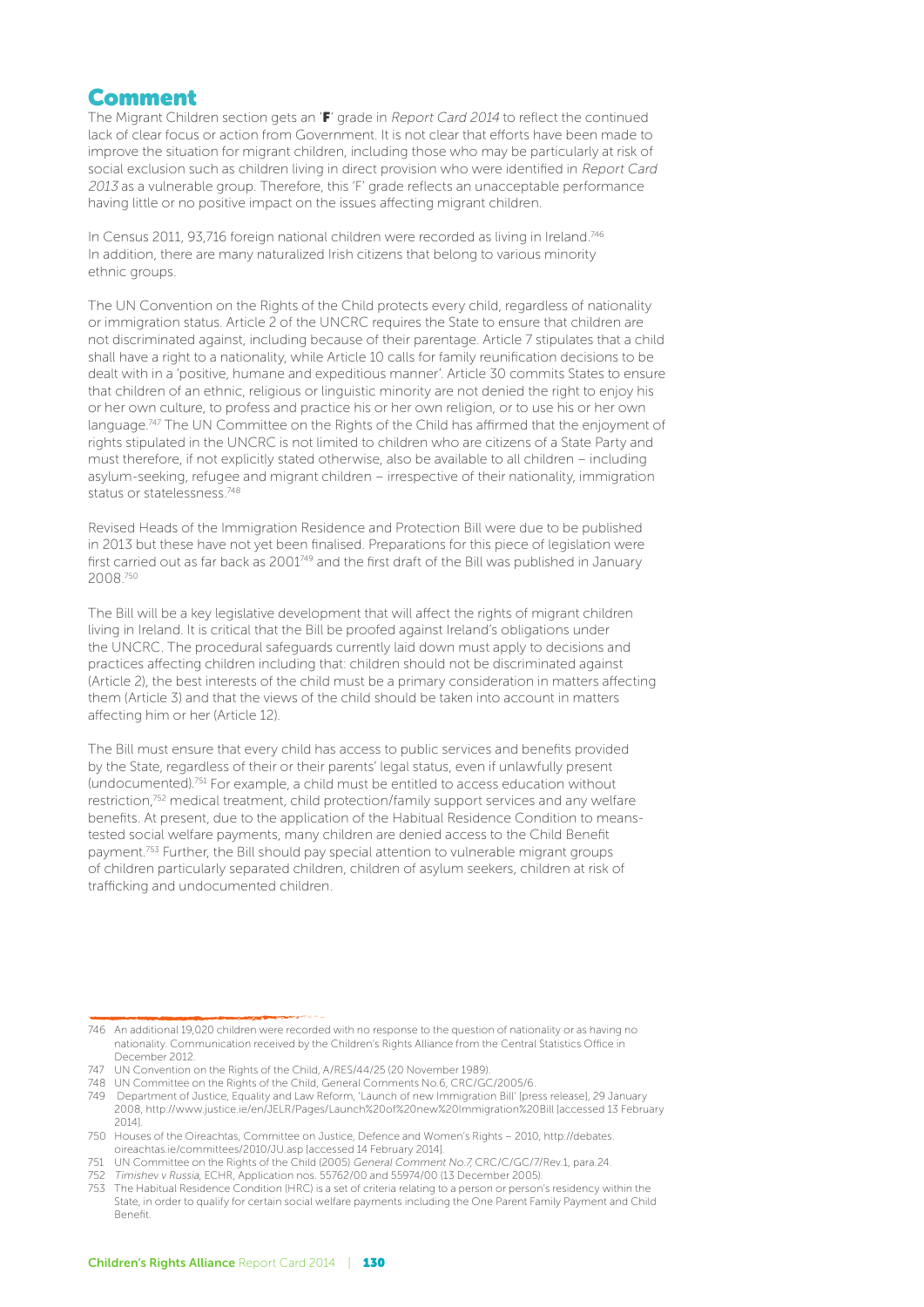Migrant Children and Education: In its report on Ireland, ECRI notes that approximately 10% of primary school children and 12% of post-primary school children living in Ireland come from a migrant background.754 In particular it highlights that up to 75% of children for whom English is not their first language may require extra English language support.<sup>755</sup> The Annual Monitoring Report on Integration 2012 found that despite the fact that 'one-third of migrant pupils in secondary schools received the lowest scores in reading', expenditure on English language support was cut by 19% in 2012.<sup>756</sup> It is important that migrant children are supported in schools to enable them to participate in education on the same basis as their peers to ensure that all children receive an adequate education.

Children in the Asylum System: Of the 4,434 asylum seekers in State direct provision accommodation<sup>757</sup> at the end of 2013, over one third, or 1,666, were children.<sup>758</sup> In 2012, the Special Rapporteur on Child Protection, Geoffrey Shannon, called for an examination to establish whether the system itself is detrimental to their welfare and development and, if appropriate, an alternative form of support and accommodation would be more suitable for families and particularly children.<sup>'759</sup> In July 2013, the then Ombudsman, Emily O'Reilly also criticised the direct provision system and its potential impact on children<sup>760</sup> following an investigation into the circumstances of one family who left direct provision due to mental health concerns for a teenage daughter.<sup>761</sup>

The direct provision centres are managed by private providers through contracts with the Reception and Integration Agency (RIA) – a Department of Justice and Equality body. RIA does have a child protection policy that obliges it to report any incidences of suspected child protection or welfare matters to the Health Service Executive. It also employs an independent inspection company to carry out physical inspections of the premises with an aim of three inspections per year<sup>762</sup> but these do not take into account the views of staff or residents. This policy and inspection system does meet the requirements of the national standards for children in care and accompanying independent inspection regime that is carried out by Health Information Quality Authority (HIQA). The distinction in systems is based on the fact that children living in direct provision are 'not in the care of the State' as they live with their families, but they are living in an environment created and controlled by the State.

Moreover, direct provision centres are not a normal parenting environment and accommodate residents from many different backgrounds; parents do not have a choice where they will live, or who they will live with, in communal centres. Of particular concern is the potential exposure to child protection risks.<sup>763</sup> While RIA's Child Protection Policy is based on Children First Guidance, it dates from 2005 and does not reflect the revisions which have taken place in policy since then. RIA is in the final stages of revising its current policy following the establishment of the Child and Family Agency in order to make 'the process clearer and more easily understood'.764 In 2012, 120 cases of child protection or welfare concerns were reported to social services about children living in direct provision.<sup>765</sup> The Interim Report of the Child Law Reporting Project, which looked at 333 child care cases coming before the courts in 2012, expressed particular concern about a small number of cases where children were taken into care because their mothers had been admitted from direct provision hostels

754 European Commission against Racism and Intolerance (2013) ECRI Report on Ireland (fourth monitoring cycle), Strasbourg: Council of Europe, p.23.

- 755 Ibid.
- 756 F. McGinnity, E. Quinn, G. Kingston and P. O'Connell (2013) Annual Monitoring Report on Integration 2012, Dublin: Economic and Social Research Institute and the Integration Centre.
- 757 Direct provision is a system of accommodation provided by the State to all people seeking asylum in Ireland. It provides room and board within former hotels, hostels or other large buildings, usually in the form of shared rooms. Each centre is managed by private contractors, after a tendering process but remains subject to oversight and standards put in place by the Reception and Integration Agency, In addition to room and board, adult asylum seekers receive a weekly allowance of €19.10 while a child receives a weekly allowance of €9.60. The accommodation is not compulsory for those seeking asylum but those who do not avail of it, do not receive their weekly allowance
- 758 Communication received by the Children's Rights Alliance from the Reception and Integration Agency on 3 February 2014.
- 759 Department of Children and Youth Affairs, Fifth Report of the Special Rapporteur on Child Protection, Geoffrey Shannon 2012, http://www.dcya.gov.ie/documents/publications/5RapporteurRepChildProtection.pdf [accessed 2 December 2012].
- 760 Emily O'Reilly (2013) 'Dealing with asylum seekers: why have we gone wrong?', Studies Magazine, vol.102, no.406, Summer 2013.
- 761 The Office of the Ombudsman, Appeal Overruled: A failure to provide basic income for a family seeking asylum, June 2013, http://www.ombudsman.gov.ie/en/publications/investigation-reports/health-service-executive/ appeal-overruled-failure-to-provide-basic-income-for-family-seeking-asylum/ [accessed 13 February 2014].
- 762 Reception and Integration Agency, Latest Centre Inspections, http://www.ria-inspections.gov.ie/en/RIAIR/Pages/ Latest [accessed 3 February 2014].
- 763 Irish Refugee Council (2012) State sanctioned child poverty and exclusion, Dublin: Irish Refugee Council.
- 764 Communication received by the Children's Rights Alliance from the Reception and Integration Agency, 3 February 2014.
- 765 Carl O'Brien, 'Social services alerted over child welfare in asylum centres', Irish Times, 15 October 2013.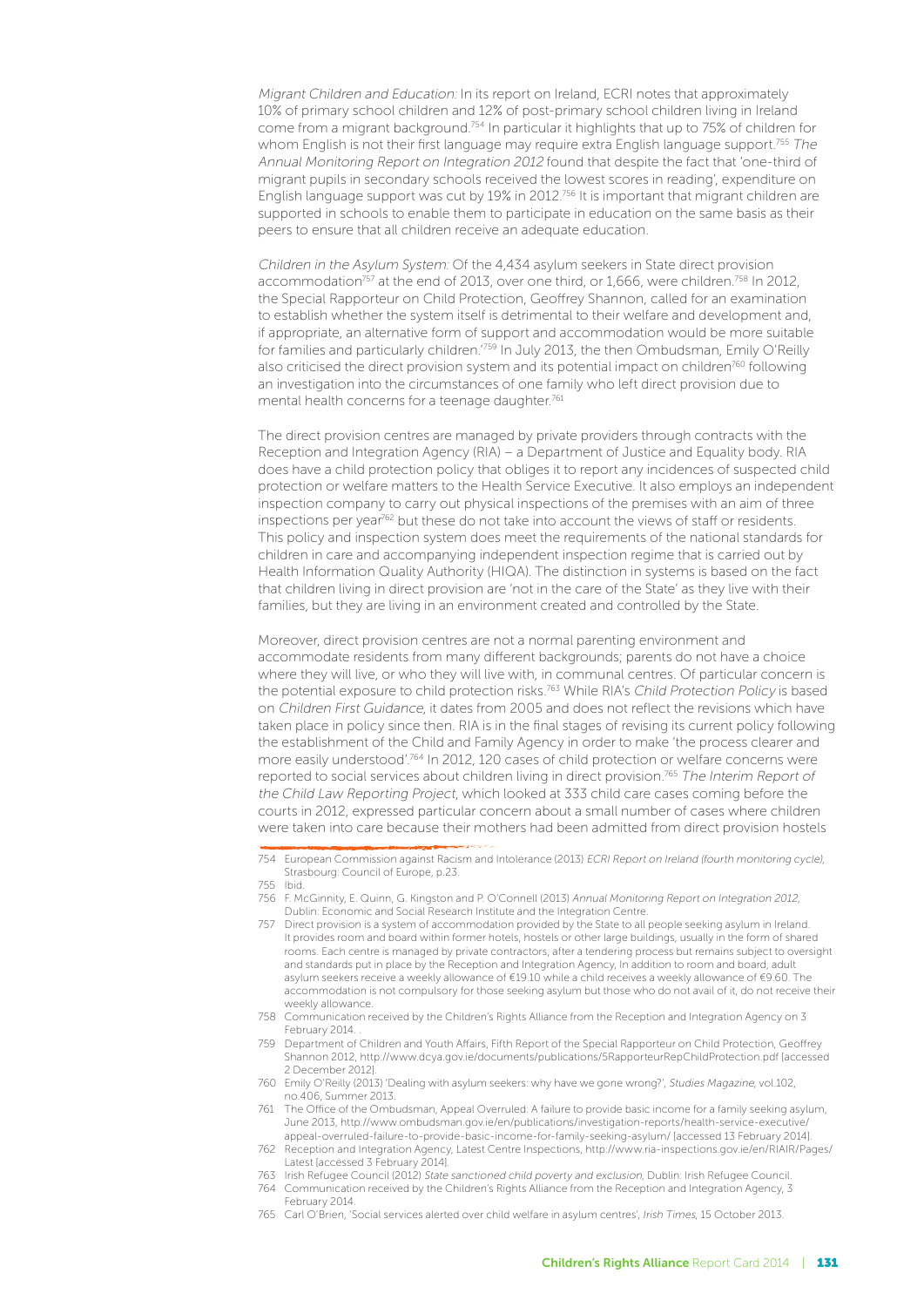to psychiatric hospitals. It stated that if it was found that the length of time spent in direct provision may have been a contributing factor to the deterioration of the mother's mental health, this would call for a review of the policy from a children's rights perspective.<sup>766</sup>

In July 2013, a family of six living in direct provision accommodation made an application to the High Court to judicially review the system.<sup>767</sup> In October 2013, leave was granted to three families in total to challenge the system on the basis that it did not have a legal basis and it violated their family rights under the Constitution and the European Convention on Human Rights.<sup>768</sup> Two of the families have withdrawn from the case. The judicial review in respect of the third case is scheduled to begin in the High Court at the end of April 2014.769

This follows a decision by the Northern Irish High Court in August 2013 which refused to return a Sudanese family, who had been granted refugee status in Northern Ireland, to the Republic of Ireland under the Dublin II Regulation.770 In his judgment, Justice Stephens considered such a return would not be in the best interests of the child and argued that the UK Border Agency had failed to consider this properly when seeking the return order. A 2013 report published in the UK on Considering the Best Interests of a Child Within a Family Seeking Asylum highlights the legal obligation in British law<sup>71</sup> 'to have regard to the need to 'safeguard and promote the welfare' of children in accordance with the best interests principle (Article 3) of the UN Convention on the Rights of the Child.772 Under this provision decision-makers have to provide written reasons and demonstrate that they have considered the best interests of the child in reaching their decision.<sup>773</sup> A similar provision should be incorporated into the forthcoming Immigration, Residence and Protection Bill.

The running of the direct provision centres must be subject to independent inspection which includes meetings with residents and relevant staff, along the lines of those carried out by HIQA against a published set of national standards. Given the expertise developed by HIQA in the area of health and children's services, it seems logical to extend their remit to inspect the centres.

"The UN Committee on the Rights of the Child has affirmed that the enjoyment of rights stipulated in the UNCRC is not limited to children who are citizens of a State Party and must therefore, if not explicitly stated otherwise, also be available to all children – including asylum-seeking, refugee and migrant children – irrespective of their nationality, immigration status or statelessness."

773 Ibid., p.8.

<sup>766</sup> C. Coulter (2013) Child Care Law Reporting Project: Interim Report, Dublin: Child Care Law Reporting Project.

<sup>767</sup> N.M and others v Minister for Justice and Equality, Minister for Social Protection, Attorney General and Ireland [2013] 553 JR.

<sup>768</sup> Ruadháin. MacCormaic, 'Asylum seeker families allowed to challenge direct provision', Irish Times, 21 October 2013.

<sup>769</sup> Commuication received by the Children's Rights Alliance from the Reception and Integration Agency, 3 February 2014 and R. MacCormaic, 'African family withdraws challenge to direct provision scheme', Irish Times, 10 December 2013.

<sup>770</sup> ALJ and A, B and C's Application for Judicial Review [2013] NIQB 88, para 111

<sup>771</sup> Borders, Citizenship and Immigration Act 2009, s.55.

<sup>772</sup> United Nations High Commissioner for Refugees Representation to the UK (2013) Considering the Best Interests

of a Child Within a Family Seeking Asylum, London: UNCHR Representation to the UK, p.6.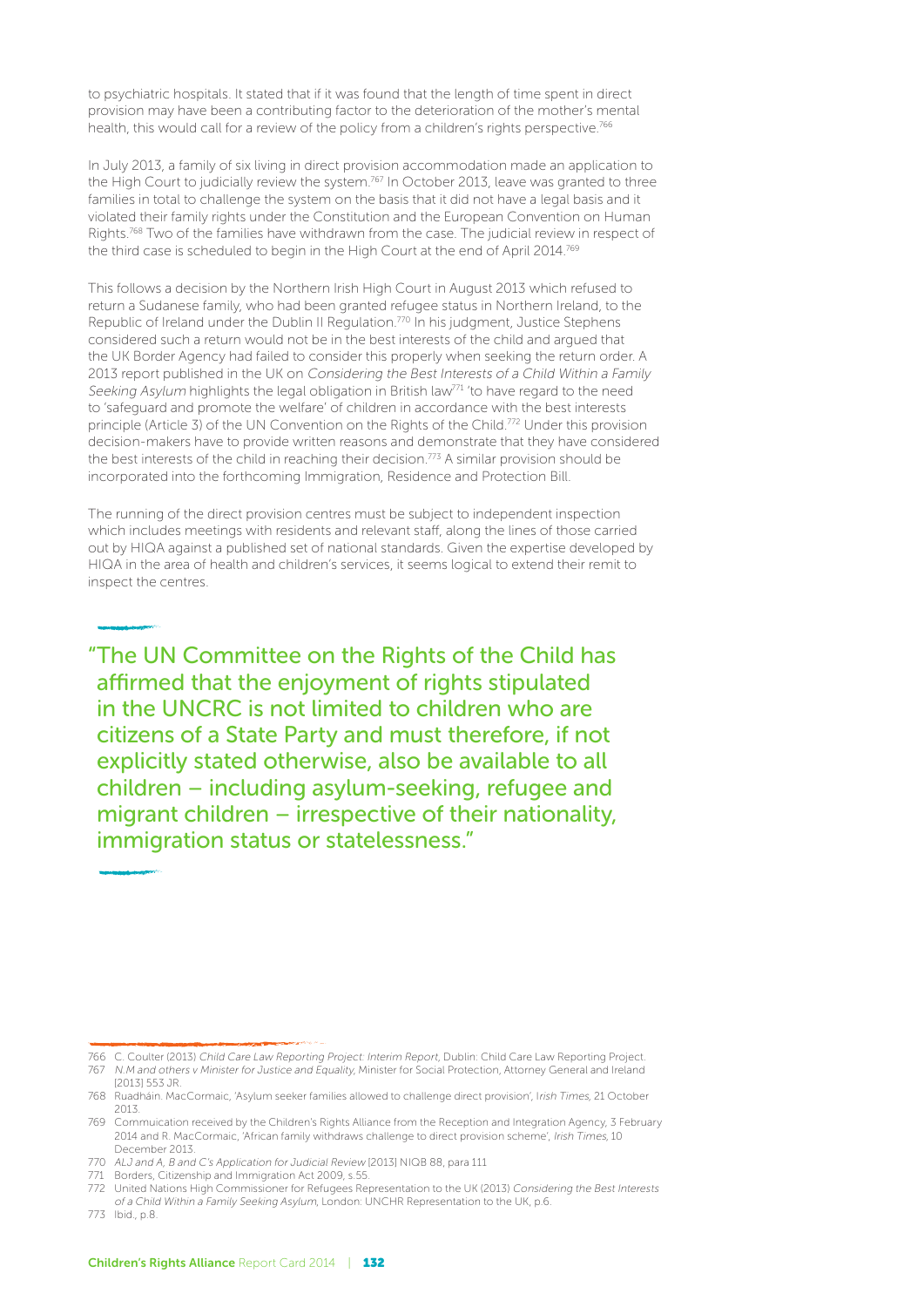Separated Children Seeking Asylum: Separated children seeking asylum - also referred to as unaccompanied minors - are a particularly vulnerable group which merit specific attention and protection as was highlighted in the UN Committee on the Rights of the Child's Concluding Observations to Ireland in 2006.774

The number of separated children referred to the HSE's Team for Separated Children Seeking Asylum (TSCSA) has declined from a high of 1,085 in 2001 to 71 in 2012 $^{775}$  and in the first eight months of 2013, 48 referrals were made to the HSE.776 In 2009, the Ombudsman for Children noted the high number of separated children that had gone missing from State care; 454 children went missing from 2000 to 2008 and of these, only 58 were later found.<sup>777</sup> While only five children from this cohort were reported missing in 2012, with three of them subsequently found, the Separated Children in Europe Programme notes that '[a]lthough the numbers of children going missing from the care of the Health Service Executive (HSE) has decreased as a result of the decrease in numbers of children arriving and positive protective measures, the percentages of children going missing has stayed largely constant'.778

Improvements made to the way in which separated children are treated in the State have been broadly welcomed following the recommendation in the 2009 Ryan Report Implementation Plan which called for the closure of separate hostels for these children and for them to be treated equally with other children in the care system.<sup>779</sup> This has resulted in the placement of separated children in foster care or in supported lodgings under the Child Care Act 1991. A 2013 report published by Barnardos and the HSE concluded that while the change from hostel placements to foster care or supported lodgings was a positive step and could help integration, it is important to ensure that each separated child is given individualised care suitable for their needs and in their best interests.<sup>780</sup> It also highlighted the importance of maintaining a child's cultural, ethnic or linguistic identity and fulfilling his or her developmental needs in this regard in line with Article 20 of the UNCRC. A one size fits all approach will not work so each child should be consulted on how best to accommodate him or her with proper needs assessments carried out.

Child Victims of Trafficking: Trafficking is usually an issue associated with migrants despite the fact that in 2012, only four of the 23 children identified as victims of trafficking were migrants. The other 19 children were recorded as Irish citizens. All of the 23 child victims were trafficked for the purpose of sexual exploitation. Child victims of trafficking have been assisted and supported by the HSE to date but will now come within the remit of the new Child and Family Agency.

While the State ratified the UN Protocol to Prevent, Suppress and Punish Trafficking in Persons, Especially Women and Children in 2010 it is the only European Union Member State which has not yet ratified the Optional Protocol to the Convention on the Rights of the Child on the Sale of Children, Child Prostitution and Child Pornography. During a visit by the UN Special Representative on Violence Against Children in 2012, the Minister for Children and Youth Affairs agreed to consider the ratification of this instrument following the constitutional referendum, the establishment of the Child and Family Agency and the State's report to the UN Committee on the Rights of the Child.<sup>781</sup> Irish law is broadly in compliance with the Second Optional Protocol except for the legal requirement to introduce victims' legislation for children. The Minister for Justice and Equality needs to introduce this legislation as a matter of urgency so Ireland can finally ratify the Protocol.

<sup>774</sup> UN Committee on the Rights of the Child (2005), General Comment No. 6: Treatment of Unaccompanied and Separated Children Outside their Country of Origin, CRC/GC/2005/6.

<sup>775</sup> M. Ní Raghallaigh (2013) Foster Care and Supported Lodgings for Separated Asylum Seeking Young People in Ireland, Dublin: Barnardos and the Health Service Executive.

<sup>776</sup> Separated Children in Europe Programme, Newsletter No. 40 – Fall 2013, http://www.scepnetwork.org/ images/12/261.pdf [accessed 2 January 2014].

<sup>777</sup> Ombudsman for Children (2009), Separated Children Living in Ireland: A Report by the Ombudsman for Children's Office, Dublin: Ombudsman for Children's Office, p.42.

<sup>778</sup> Separated Children in Europe Programme, Newsletter No. 40 – Fall 2013, http://www.scepnetwork.org/ images/12/261.pdf [accessed 2 January 2014], p.26.

<sup>779</sup> Department of Health and Children (2009) Ryan Report Implementation Plan, Dublin: Stationery Office.

<sup>780</sup> M. Ní Raghallaigh (2013) Foster Care and Supported Lodgings for Separated Asylum Seeking Young People in Ireland, Dublin: Barnardos, and the Health Service Executive, p. 88.

<sup>781</sup> Department of Children and Youth Affairs (2013), Ireland's Consolidated Third and Fourth Report to the UN Committee on the Rights of the Child, Dublin: Department of Children and Youth Affairs, p. 31.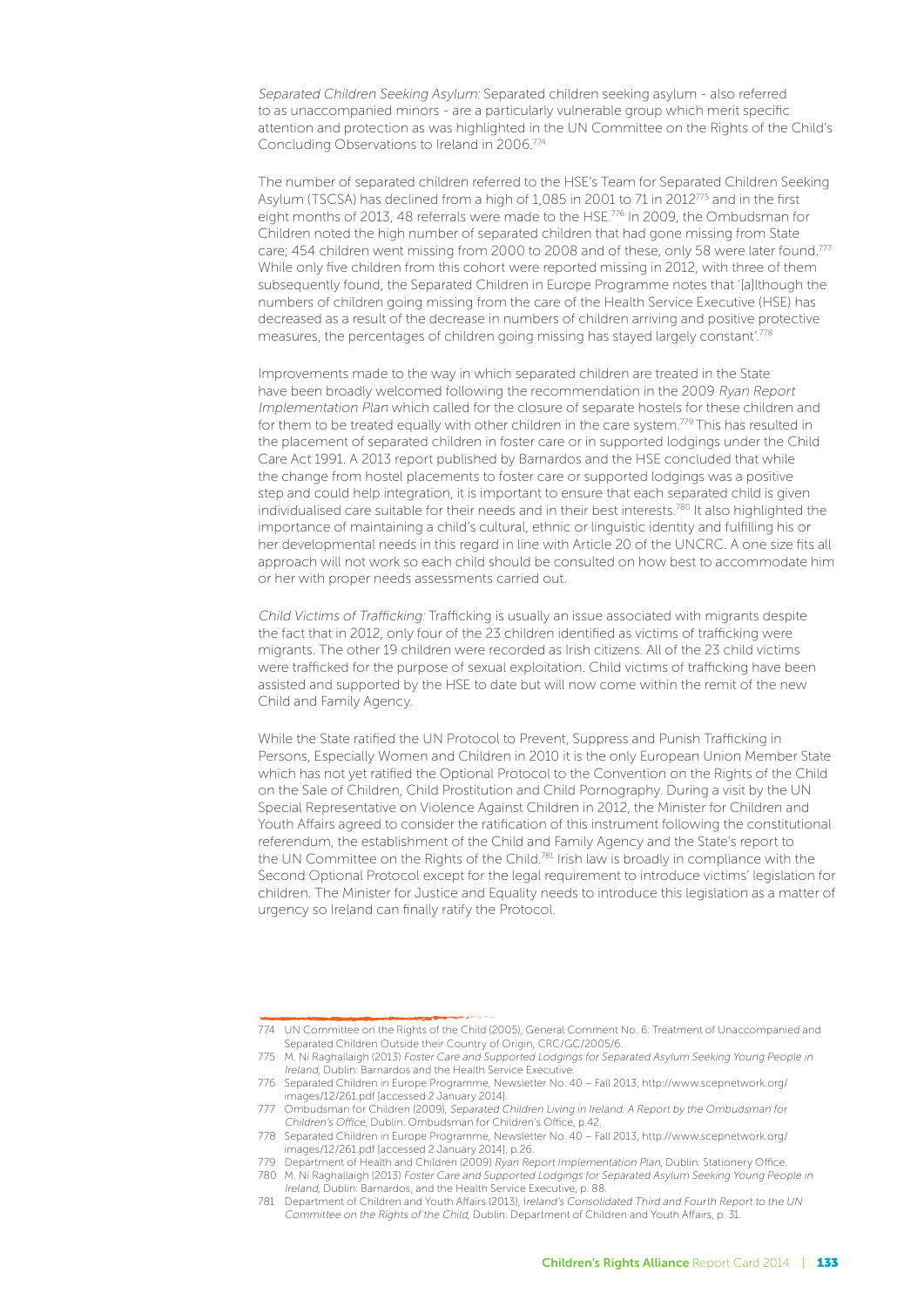The Group of Experts on Action against Trafficking in Human Beings (GRETA), 782 the European body which monitors the implementation of the European Convention on Action against Trafficking in Human Beings, published its report on Ireland in September 2013 and issued recommendations in October 2013. The Group welcomed the improvements made by the Government in dealing with child victims of trafficking including the development of a guide to services available to these children.<sup>783</sup> However, it also recommended that the authorities should set up a dedicated identification mechanism for suspected child victims of trafficking to ensure that their specific needs and best interests are taken into account.784 A collective complaint made to the European Committee on Social Rights in January 2013 by the Federation of Catholic Family Associations in Europe (FAFCE) alleges that Ireland has not provided sufficient protection for child victims of trafficking.785 The Government has responded setting out various measures it has put in place including the instigation of Operation Snow, under which immigration officers in 2011 and 2012 have referred about 100 children and young people to the HSE for further investigation as being potential child trafficking victims but in the majority of cases the child was coming to join a family member.<sup>786</sup> The complaint was deemed admissible but it has not yet come before the Committee.

Roma Children: It is estimated that there are between 3,000 and 5,000 Roma living in Ireland but exact figures are not available.787 The UN Committee on the Rights of the Child in its Concluding Observations on Ireland in 2006, called on the Government to prevent the marginalisation and social exclusion of Roma children. However, little has been done to specifically target Roma children.

While the Government has put in place the National Traveller Roma Integration Strategy<sup>788</sup> as part of the EU Framework for National Roma Integration Strategies up to 2020, a 2013 assessment by the European Commission was critical of Ireland's strategy as it found that of 22 criteria, the State had met just four of them.789 Civil society organisations continue to raise concerns about the lack of action to integrate and support Roma families and children, in particular highlighting problems in accessing social protection and services.<sup>790</sup> The Minister for Justice, Equality has since expressed his dissatisfaction at the lack of progress made and has asked his department to 'consider the existing mechanisms for consultation, implementation, monitoring and review of the National Strategy'.791 In December 2013, the EU Council adopted a Recommendation on effective Roma integration measures in the Member States<sup>792</sup> providing quidance on how to take concrete measures to improve Roma integration building on the existing EU framework of national strategies. It also calls on States to take steps to improve access to education, employment, healthcare and housing with a particular focus on 'protecting Roma children and women and addressing poverty'.793

<sup>782</sup> Council of Europe, About GRETA – the Group of Experts on Action against Trafficking in Human Beings, http:// www.coe.int/t/dghl/monitoring/trafficking/Docs/Monitoring/GRETA\_en.asp [accessed 22 January 2014].

<sup>783</sup> Department of Justice and Equality, Services for Victims of Child Trafficking, http://www.blueblindfold.gov.ie/ website/bbf/bbfweb.nsf/page/9C331687B4D5714A80257A800030D36E/\$file/Services%20for%20Victims%20 of%20Child%20Trafficking.pdf [accessed 2 January 2014].

<sup>784</sup> Group of Experts on Action against Trafficking in Human Beings (GRETA) (2013) Report concerning the implementation of the Council of Europe Convention on Action against Trafficking in Human Beings by Ireland: First Evaluation Round. Strasbourg: Council of Europe, p.44.

<sup>785</sup> European Committee of Social Rights (2013), Federation of Catholic Family Associations in Europe (FAFCE) v.Ireland Complaint No 89/2013, http://www.coe.int/t/dghl/monitoring/socialcharter/Complaints/ CC89CaseDoc1\_en.pdf [ accessed 13 February 2014].

<sup>786</sup> Ibid.

<sup>787</sup> Official sources estimate 3000 in the National Roma Integration Strategy but civil society organisations such as Pavee Point believe the number is closer to 5000.

<sup>788</sup> Department of Justice and Equality, Ireland's National Traveller / Roma Integration Strategy, http://www.justice. ie/ga/JELR/Ireland%E2%80%99s%20National%20Traveller%20Roma%20Integration%20Strategy%202011.pdf/ Files/Ireland%E2%80%99s%20National%20Traveller%20Roma%20Integration%20Strategy%202011.pdf [accessed 8 January 2014].

<sup>789</sup> European Commission (2013), The European Union and Roma – Country Factsheet: Ireland, Brussels: European Commission, http://ec.europa.eu/justice/discrimination/files/roma\_country\_factsheets\_2013/ireland\_en.pdf [accessed 13 February 2014].

<sup>790</sup> HSE and Pavee Point (2012) Roma Communities in Ireland and Child Protection Considerations — summary, Dublin: HSE; and Pavee Point and Nasc (2013) In From the Margins – Roma in Ireland: Addressing the Structural Discrimination of the Roma Community in Ireland, Cork: Nasc.

<sup>791</sup> Alan Shatter TD, Minister for Justice, Equality and Defence, Parliamentary Questions: Written Answers [39783/13] Dáil Debate, 25 September 2013.

<sup>792</sup> Council of the European Union, Council recommendation on effective Roma integration measures in the member states, 9-10 December, Brussels: Council of the EU.

<sup>793</sup> European Commission (2013), 'First ever EU legal instrument for Roma inclusion adopted' (press release) 9 December 2013. Brussels: European Commission,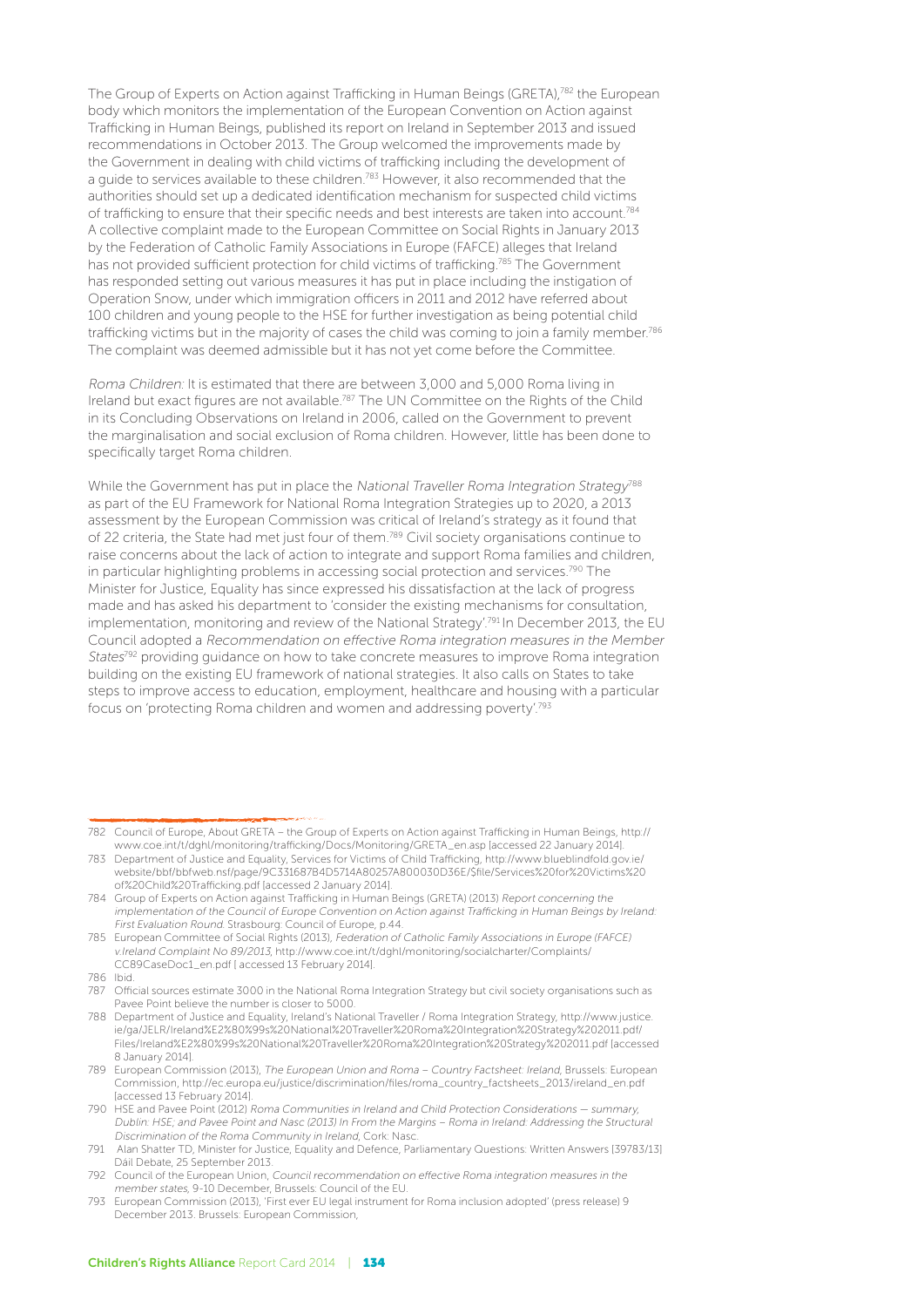The HSE National Social Inclusion Unit facilitates the position of a Roma Outreach worker which aims to link families into health services<sup>794</sup> but this role is not a permanent position and its funding is not secure.795 A series of seminars were co-hosted by the HSE and Pavee Point on issues faced by this cohort,<sup>796</sup> but to date only one of these reports has been published<sup>797</sup> and it is not clear that any of the findings or recommendations have been implemented. A further two reports on maternal health and education will be published on International Roma day in April 2014.798

In October 2013, international media outlets reported an alleged case of child abduction in which Greek authorities suspected that a young girl had been kidnapped by adults of Roma origin solely on the basis of her appearance as she had blonde hair and blue eves.<sup>799</sup> While the child was found not to have been the child of the couple in question, DNA testing proved that she was in fact of Roma origin. Following these reports, two young children from two different Roma families living in Ireland were taken into the protective care of the Gardaí. The Gardaí received reports from members of the public that both children were potential abductees as they, having a blonde hair and blue eyes, did not resemble their parents.800 The children were immediately removed from their parents care but were returned in both instances.<sup>801</sup>

Minister for Justice Alan Shatter TD stated that due to the 'concerns' in both these cases.<sup>802</sup> he was extending the remit of the Ombudsman for Children, Emily Logan, to investigate the two cases.<sup>803</sup> The Ombudsman for Children's report is due to be published in 2014. Reports carried out by the HSE and the Garda Síochána, have been sent to the Minister for Justice and Equality but have not yet been made public.<sup>804</sup>

<sup>794</sup> Department of Children and Youth Affairs (2013) Ireland's Third and Fourth Consolidated State Report to the Committee on the Rights of the Child, Dublin: Department of Children and Youth Affairs, p. 31.

<sup>795</sup> Communication received by the Children's Rights Alliance from Pavee Point, 8 January 2014. Pavee Point is the organisation which has received funding for this position but has stated that the title is Roma Community Worker and that the position has been underfunded.

<sup>796</sup> Department of Children and Youth Affairs (2013) Ireland's Third and Fourth Consolidated State Report to the Committee on the Rights of the Child Dublin: Department of Children and Youth Affairs, p. 31.

<sup>797</sup> HSE and Pavee Point (2012) Roma Communities in Ireland and Child Protection Considerations — summary, Dublin: HSE and Pavee Point.

<sup>798</sup> Communication received by the Children's Rights Alliance from Pavee Point on 31 January 2014.

<sup>799</sup> BBC news online, 'Maria: Greek Roma couple charged with abduction', 21 October 2013, http://www.bbc.co.uk/ news/world-europe-24605954 [accessed 13 February 2014].

<sup>800</sup> Department of Justice and Equality, 'Statement on child protection cases – Shatter 23 October 2014' [press release], http://www.merrionstreet.ie/index.php/2013/10/statement-on-child-protection-cases-shatter/ [accessed 20 January 2014].

<sup>801</sup> Carl O'Brien 'Facebook post and hysteria led to Roma children's removal', Irish Times, 26 October 2013.

<sup>802</sup> Minister for Justice and Equality Alan Shatter TD, Parliamentary Questions, Seanad Debate, 23 October 2013. 803 Ombudsman for Children's Office, 'Statement by the Ombudsman for Children on agreement reached with Minister for Justice to investigate cases

of children taken into State Care' [press release], 25 October 2013 http://www.oco.ie/whats-new/media/pressreleases/statement-by-the-ombudsman-for-children.html [accessed 20 January 2014].

<sup>804</sup> Department of Justice and Equality, 'Statement by the Minister for Justice, Equality and Defence, Mr. Alan Shatter, T.D, on the cases of the removal of two Roma children' [press release], 8 November 2013 http://www. merrionstreet.ie/index.php/2013/11/statement-by-the-minister-for-justice-equality-and-defence-mr-alanshatter-t-d-on-the-cases-of-the-removal-of-two-roma-children/ [accessed 201 January 2014].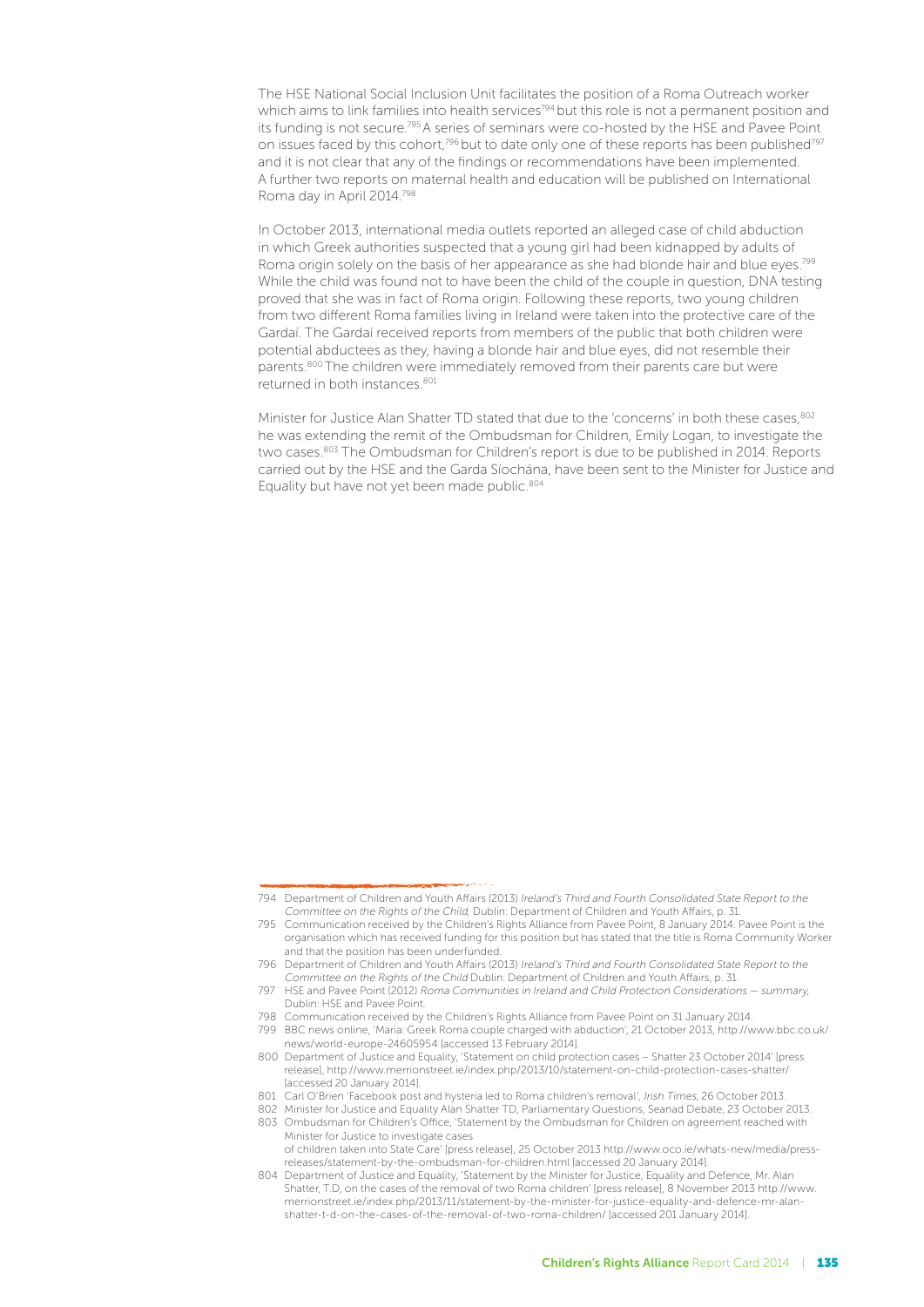#### Immediate Actions for 2014

## Ensure that the Immigration, Residence and Protection (IRP) Bill is proofed against the UN Convention on the Rights of the Child

This was an immediate action of Report Cards 2012 and 2013 and remains unaddressed. The IRP Bill will establish the legal framework relating to migrant children including separated children and those seeking asylum in Ireland. It is imperative that the Bill complies with

#### Specify commitments to migrant children in the forthcoming National Children and Young People's Policy Framework and associated implementation strategies

#### Address the ongoing concerns in relation to child protection and welfare for children living in direct provision system

and update the existing child protection safeguards in the centres. The remit of HIQA should be extended to inspect the direct provision accommodation centres.

Ensure that the material and developmental needs of children in direct provision are adequately met to ensure that their living environment and conditions do not have a detrimental impact on their nutritional needs, educational performance or their overall health and well-being

adequate standard of living (Article 27), the direct provision allowance should be increased to an acceptable level and an assessment carried out of living conditions to determine whether the decisions made by management in centres are taken in the best interests of the child (Article 3).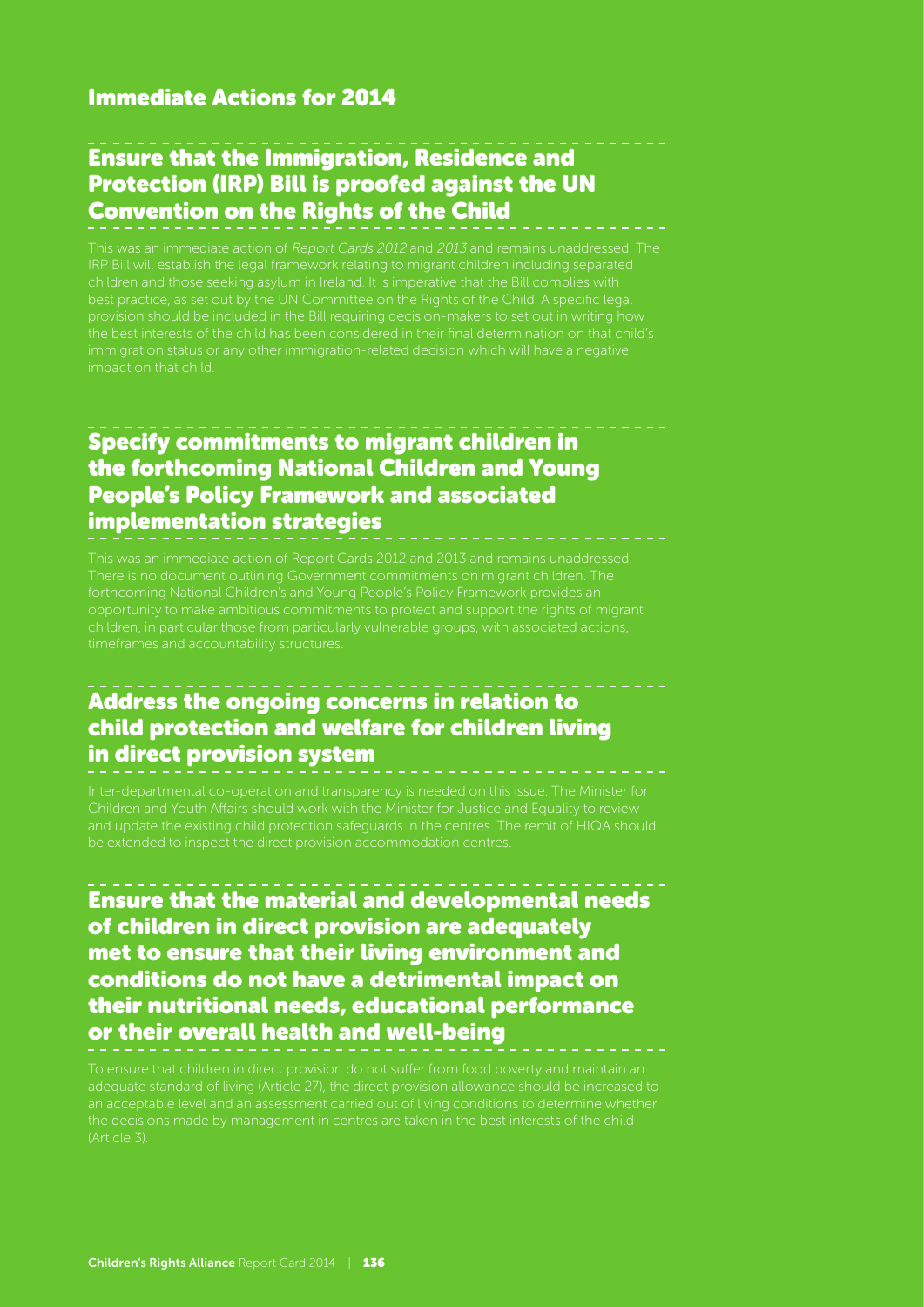### Ensure that each separated child has an individualised care plan following consultation with the child and a thorough needs assessment

Separated children must be accommodated in the most appropriate setting for each individual child. The views and wishes of the child should be taken into account to ensure that he or she is afforded the care most suited to his or her needs. The child's ethnic, cultural,

# Ratify the Second Optional Protocol to the UNCRC on the sale of children, child prostitution and child pornography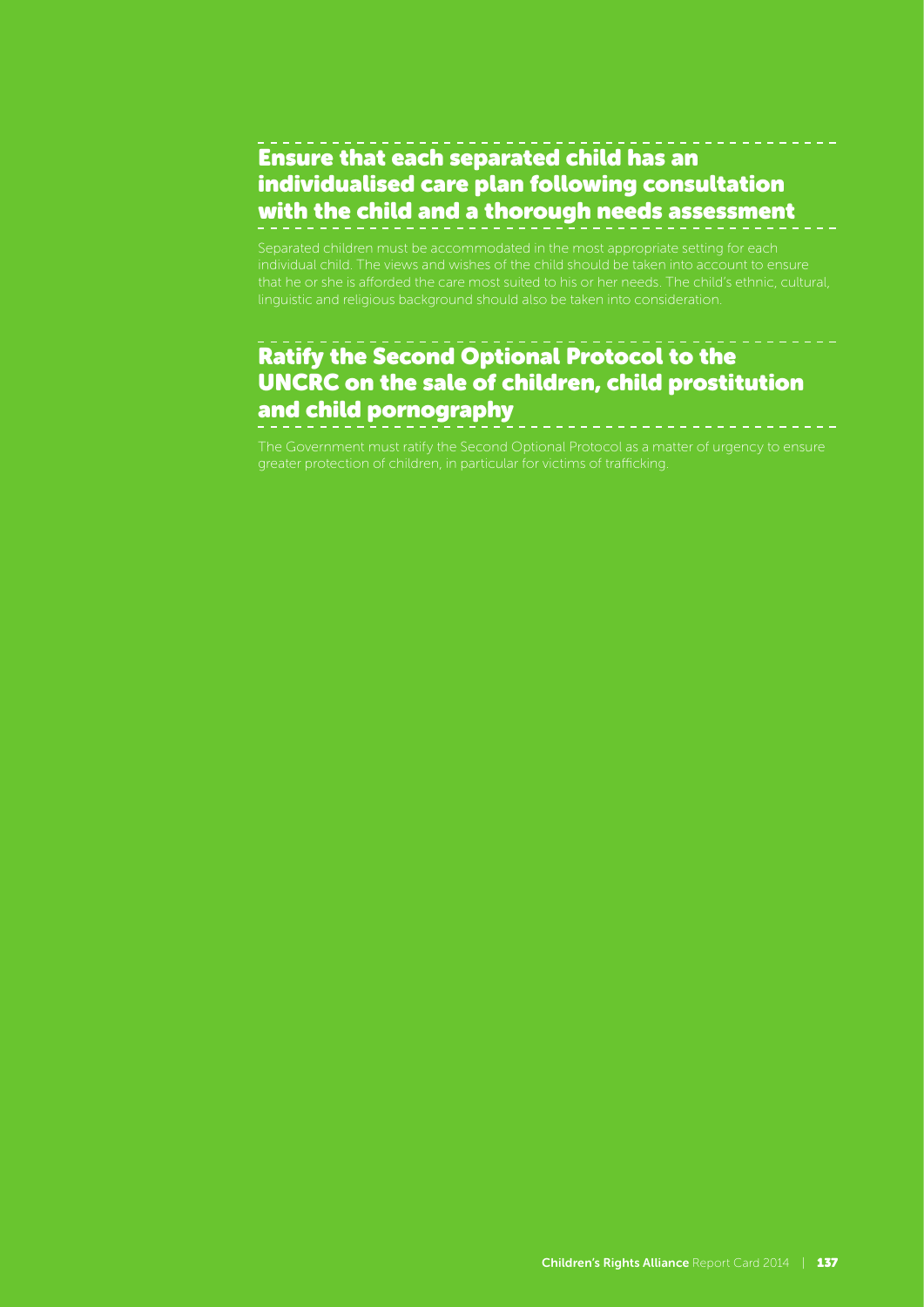#### 6.3 Inequalities in Family Life



#### Government Commitment **Executive** Progress

| We will modernise and reform outdated elements of family law.                                                                                                                            | <b>Some</b> |
|------------------------------------------------------------------------------------------------------------------------------------------------------------------------------------------|-------------|
| We will enact legislation to consolidate and reform the law on adoption.                                                                                                                 | Delaved     |
| We will amend the Civil Partnership and Certain Rights and Obligations<br>of Cohabiting Couples Act 2010 to address any anomalies or omissions,<br>including those relating to children. | <b>Some</b> |

What's happening?

The Children and Family Relationships Bill is expected to be enacted in 2014. Some remaining anomalies under the Civil Partnership and Certain Rights and Obligations of Cohabiting Couples Act 2010 have been addressed already and others will be addressed in future legislation.

Children and Family Relationships Bill: In November 2013, Minister for Justice and Equality Alan Shatter TD published a briefing note on the Children and Family Relationships Bill 2013.<sup>805</sup> The Bill aims to update and clarify the law on parental rights and duties in the range of different family forms in Ireland, including step parent families, families headed by members of extended families, cohabiting couple headed families, and lesbian and gay headed families. The Bill also proposes to deal with parenting where children are born by means of assisted human reproduction and surrogacy. The proposed legislation will establish that the best interest of the child is the paramount consideration in decisions on custody, guardianship and access. It is intended to repeal the Guardianship of Infants Act 1964 and extend the class of persons who can apply for guardianship of the child to civil partners and step parents. In certain cases, it is proposed that unmarried fathers will automatically be awarded guardianship of their children, and access applications will be simplified for interested persons who are not parents of the child such as grandparents or step-parents.<sup>806</sup>

Civil Partnership and Cohabiting Couples: Prior to 2011, cohabiting couples in Ireland, whether opposite or same-sex, were not provided with a mechanism for legal recognition. In January 2011, when the Civil Partnership and Certain Rights and Obligations of Cohabiting Couples Act 2010 came into effect, it provided legal recognition through civil partnership for same-sex couples which included a wide range of marriage-like rights and obligations for civil partners. The Act also provided a limited redress scheme for same and opposite sex cohabitants when a relationship ends. The Act did not deal with issues relating to children of civil partners. Some of these anomalies for children of civil partners, relating to taxation, were addressed in legislation in July 2011.<sup>807</sup> This means that children of civil partners are now treated the same and have the same rights as children of married couples in terms of taxation, capital gains tax relief and inheritance tax relief. The remaining omissions relate to custody, guardianship and access for children of civil partners, these issues are to be addressed in the forthcoming Children and Family Relationships Bill 2014.

<sup>805</sup> Department of Justice and Equality (2013), Child and Family Relationships Bill Briefing Note (2013), http://www. justice.ie/en/JELR/Children%20and%20Family%20Relationships%20Bill%202013%20141113.pdf/Files/Children%20 and%20Family%20Relationships%20Bill%202013%20141113.pdf [accessed 16 December 2013]. 806 Ibid.

<sup>807</sup> Finance (No 3) Act 2011.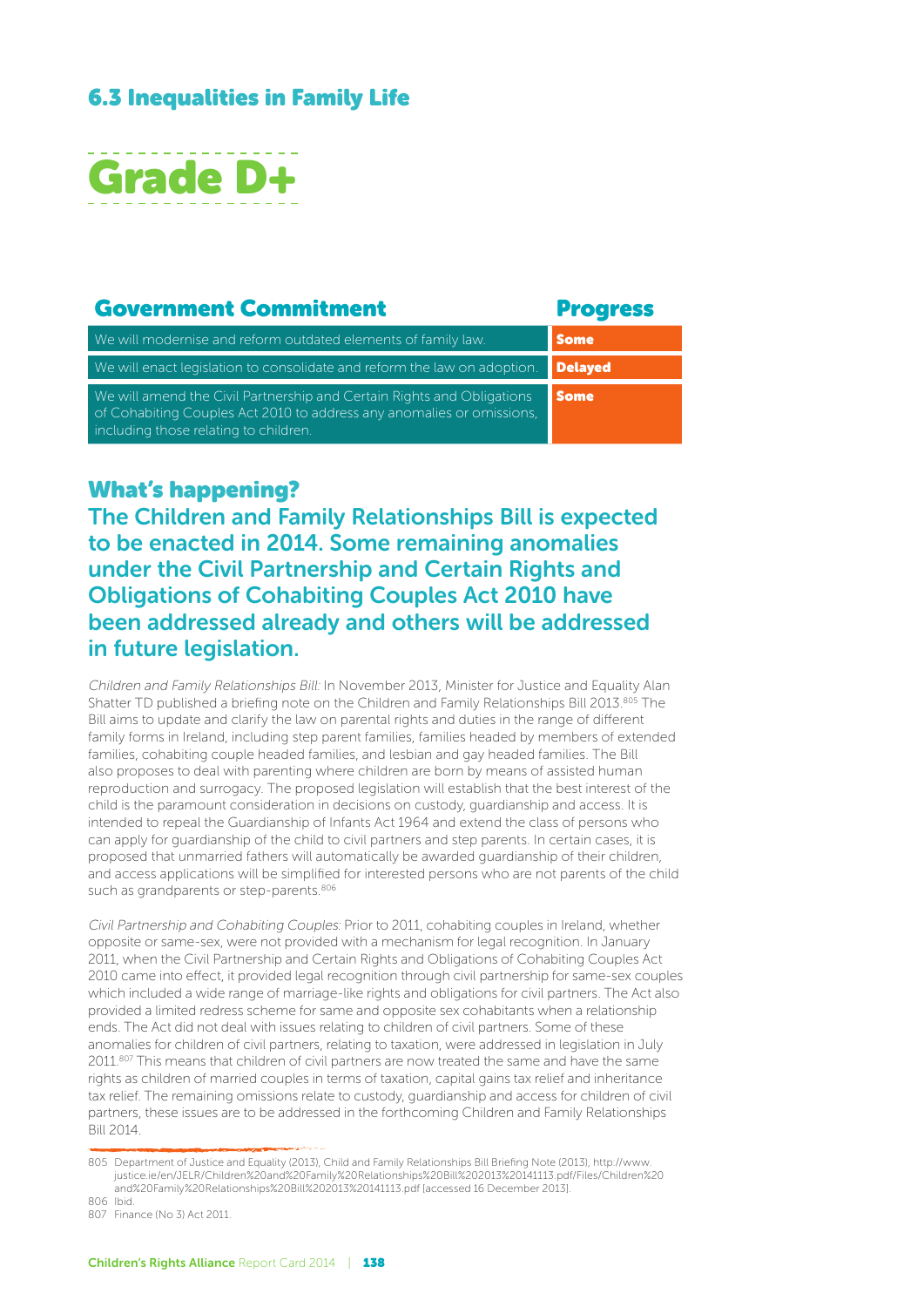Adoption: In September 2012, the General Scheme of the Adoption (Amendment) Bill 2012 was published.<sup>808</sup> The Bill will give effect to the provisions of the Constitutional Amendment relating to the voluntary placement for the adoption of any child and the adoption of child in long term foster care irrespective of the marital status of the child's parents. Further, it will consolidate and reform the law on adoption.809 The Minister for Children and Youth Affairs Frances Fitzgerald TD has signalled that the legislation will be progressed as soon as the proceedings and processes relating to the Children's Referendum are concluded.<sup>810</sup> A review of the adoption legislation is being considered by the Minister which will inform future operational and legislative considerations regarding the Adoption Act 2010.<sup>811</sup>

Family Courts: The Courts and Civil Law (Miscellaneous Provisions) Act 2013 was signed into law in July 2013. The Act amends the in camera rule812 and allows the media to report on family law and childcare proceedings according to strict conditions. These reforms are designed to increase transparency in terms of public access to important information on the operation of family and child care proceedings in the courts. The Courts will retain the power to exclude representatives of the media or to restrict reporting in certain circumstances. In deciding to exclude or restrict reporting the Judge under Section 5(c) of the legislation will have regard to both the best interests of the child<sup>813</sup> and the views of the child where the court deems the child to be capable of giving his or her views.<sup>814</sup> The legislation prohibits the reporting of information likely to identify the parties to the proceedings or any children to whom the proceedings relate. Breaches of the prohibition will constitute a criminal offence and those found guilty of the offence may be liable to a fine up to a maximum limit of €50,000 and or a term of imprisonment up to three years.815

#### Comment

This year Inequalities in Family Life receives a 'D+' grade in this year's report card, a slight increase from last year's 'D' grade as there has been little actual reform to date with no tangible results to improve the lives of children. The publication of the briefing note on the forthcoming Children and Family Relationships Bill is welcome but we could not carry out further in-depth analysis of the proposed legislation this year as the proposed Heads of Bill were only published in January 2014. We will instead focus on it in Report Card 2015 as the proposed legislation is due to be enacted before the end of 2014. However, the legislative steps taken to address the anomalies relating to maintenance payments for children in the Civil Partnership and Certain Rights and Obligations of Cohabiting Couples Act 2010 is a welcome development and for this reason we have increased the grade.

Family life is a fundamental part of Irish society. Parents and families are central to a child's life. The rights of parents and children are inextricably linked and, in most cases, a child's rights are vindicated by his or her parents. Irrespective of the legal relationship entered into by parents, children should not be discriminated against due to the status of that relationship. The UN Convention on the Rights of the Child provides that a child must not be discriminated against because of their parent's or legal guardian's race, colour, sex, language, religion, political or other opinion, national, ethnic or social origin, property, disability, birth or other status.

The UN Convention on the Rights of the Child recognises the central role played by parents in the lives of children. Under the UN Convention every child has the right to be cared for by his or her parents insofar as possible.<sup>816</sup> The term 'parent' is interpreted to mean genetic, birth and psychological parent, the latter referring to a person who is not biologically related to the child but cares for the child for significant periods of their childhood as they are 'intimately bound up in children's identity' and identity rights. They also have the right to contact their parents on a regular basis, to maintain personal relations and not to be separated from their parents against their will, unless it is contrary to the child's best interests or determined by a court.<sup>817</sup> Children have the right to know their parents and to have accurate information about their identity as well as the assistance and protection of the State where the child has

<sup>808</sup> Department of Children and Youth Affairs, General Scheme of Adoption Amendment Bill 2012, http://www.dcya. gov.ie/documents/publications/GeneralSchemeAdoptionBill19thSept12.pdf [accessed 16 December 2013].

<sup>809</sup> Minister for Children Frances Fitzgerald TD, Parliamentary Questions, Written Answers 9 July 2013 [33402/13]. 810 Minister for Children Frances Fitzgerald TD, Parliamentary Questions Written Answers, 3 December 2013 [51585/13].

<sup>811</sup> Minister for Children Frances Fitzgerald TD, Parliamentary Questions, Written Answers 19 September 2013 [38941/13] [38699/13].

<sup>812</sup> The in camera rule allowed for a closed court in family law and child care proceedings.

<sup>813</sup> Courts and Civil Law (Miscellaneous Provisions) Act 2013 s5(c)(i).

<sup>814</sup> Ibid., s5(c)(ii)(II).

<sup>815</sup> Ibid., s6(2)(ii).

<sup>816</sup> UN Convention on the Rights of the Child, A/RES/44/25 (20 November 1989), Article 7.

<sup>817</sup> Ibid., Article 9.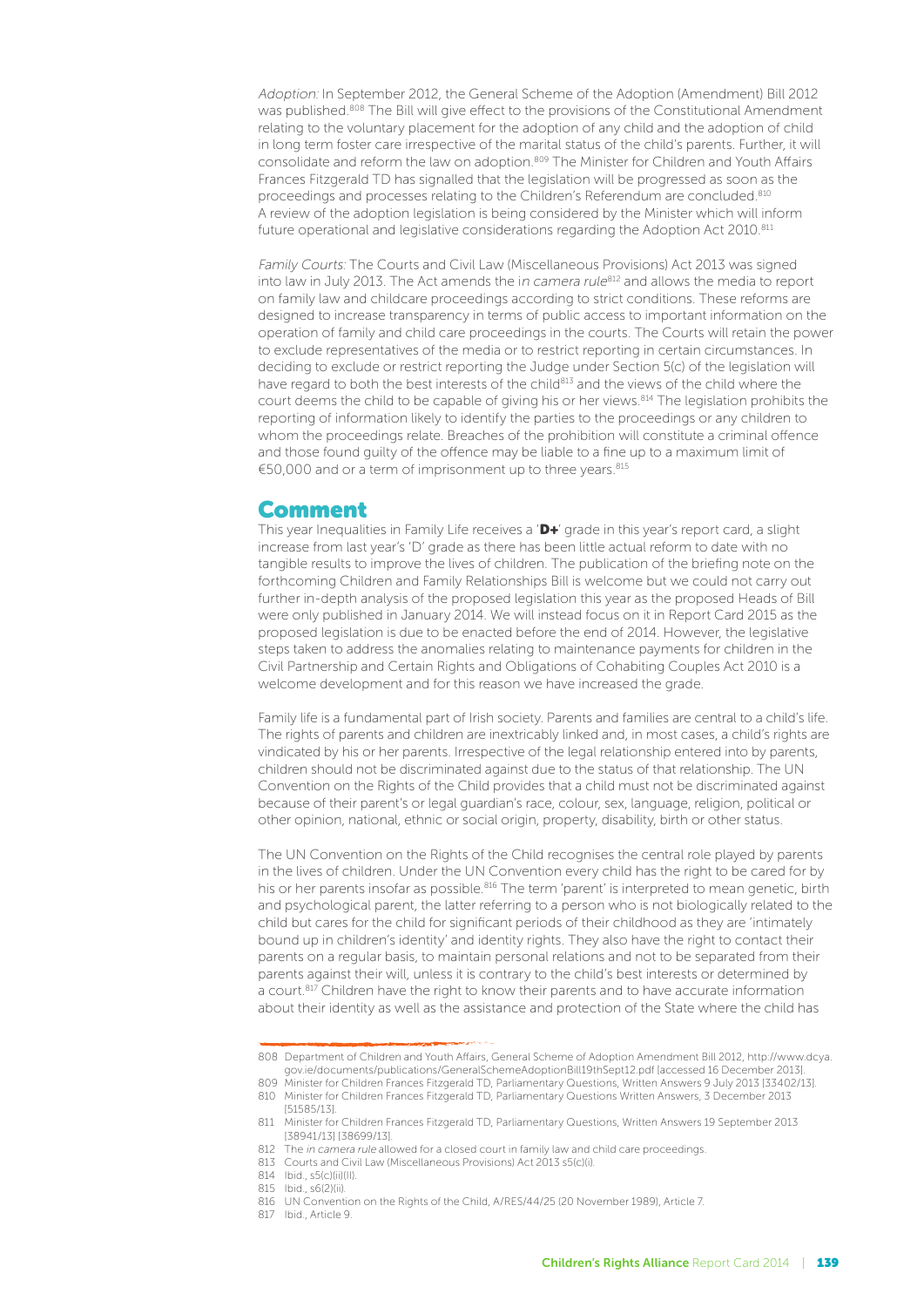been denied an element of their identity.<sup>818</sup> The UN Convention recognises that both parents have a role in the child's life and focuses on the parental responsibilities involved in raising a child.819 In 'all actions concerning children', including those that fall outside the direct scope of the Convention, the best interests of the child principle must apply.<sup>820</sup>

The structure of Irish family life has changed significantly in recent decades with 36.5% of registered births being outside of marriage in the first quarter of 2013.<sup>821</sup> These include situations where a child is born to a lone, unmarried parent; an unmarried couple who are living at the same address; blended families, for example where the parents who have become separated, divorced or widowed and formed a new relationship, the child lives with one parent and a new partner; a child living with grandparents or other family members; or a child living with their parent and non-biological civil-partnered parent.

The legal ability to formalise the relationship between a child and their de facto parent is critical to ensure security, fairness and clarity in the child's life and upbringing. The limitations placed in granting guardianship<sup>822</sup> means that, in families with a step-parent or civil partner, only the biological parent can be recognised as the guardian of the child and the other party will always be a stranger to the child in legal terms.<sup>823</sup> This can make routine family practicalities very difficult, as the non-biological parent cannot consent to emergency medical treatment, vaccinations or school forms.

Children of unmarried families and civil partnerships face inequitable treatment when compared with children of married families in a number of respects, particularly when they are living with or parented by the partner of their biological parent. In addition under inheritance legislation a child is treated as a stranger to his or her non-biological parent and has no automatic right to inherit from their non-biological parent thus incurring significant Capital Acquisition Taxes (CAT) although children in a civil partnership are treated the same as children in a marriage for inheritance tax and CAT purposes. Where a relationship breaks down or is dissolved there is no recourse to seek maintenance or support for a child from the non-biological partner, even in a civil partnership. In contrast, if a married parent abandons his or her family, any person, such as another family member or carer, can seek maintenance for the dependent child from that parent.

The Law Reform Commission has recommended that guardianship (parental responsibility) be extended to civil partners and step-parents, though this would not apply to families where the biological parent cohabits with a partner but the relationship is not one of marriage or civil partnership.824 The Law Reform Commission has recommended that automatic joint guardianship of both the mother and father of any child be provided through legislation.<sup>825</sup>

"Children of unmarried families and civil partnerships face inequitable treatment when compared with children of married families in a number of respects, particularly when they are living with or parented by the partner of their biological parent."

820 Ibid., Article 3(1).

<sup>818</sup> Ibid., Articles 7 and 8.

<sup>819</sup> Ibid., Article 18.

<sup>821</sup> Central Statistics Office (2013) Vital Statistics for First Quarter 2013, Dublin: Central Statistics Office, p. 4.

<sup>822</sup> Guardianship is 'the duty to maintain and properly care for a child and the right to make decisions about a child's religious and secular education, health requirements and general welfare.' Geoffrey Shannon, Family Law Practitioner, Dublin: Thomson Roundhall, 2003, at I-034.

<sup>823</sup> Ombudsman for Children (2010) Advice of the Ombudsman for Children on the Civil Partnerships Bill 2009, Dublin: Ombudsman for Children's Office, p. 2.

<sup>824</sup> Law Reform Commission (2010) Report, Legal Aspects of Family Relationships, Dublin: Law Reform Commission, p. 41.

<sup>825</sup> Ibid., p. 18.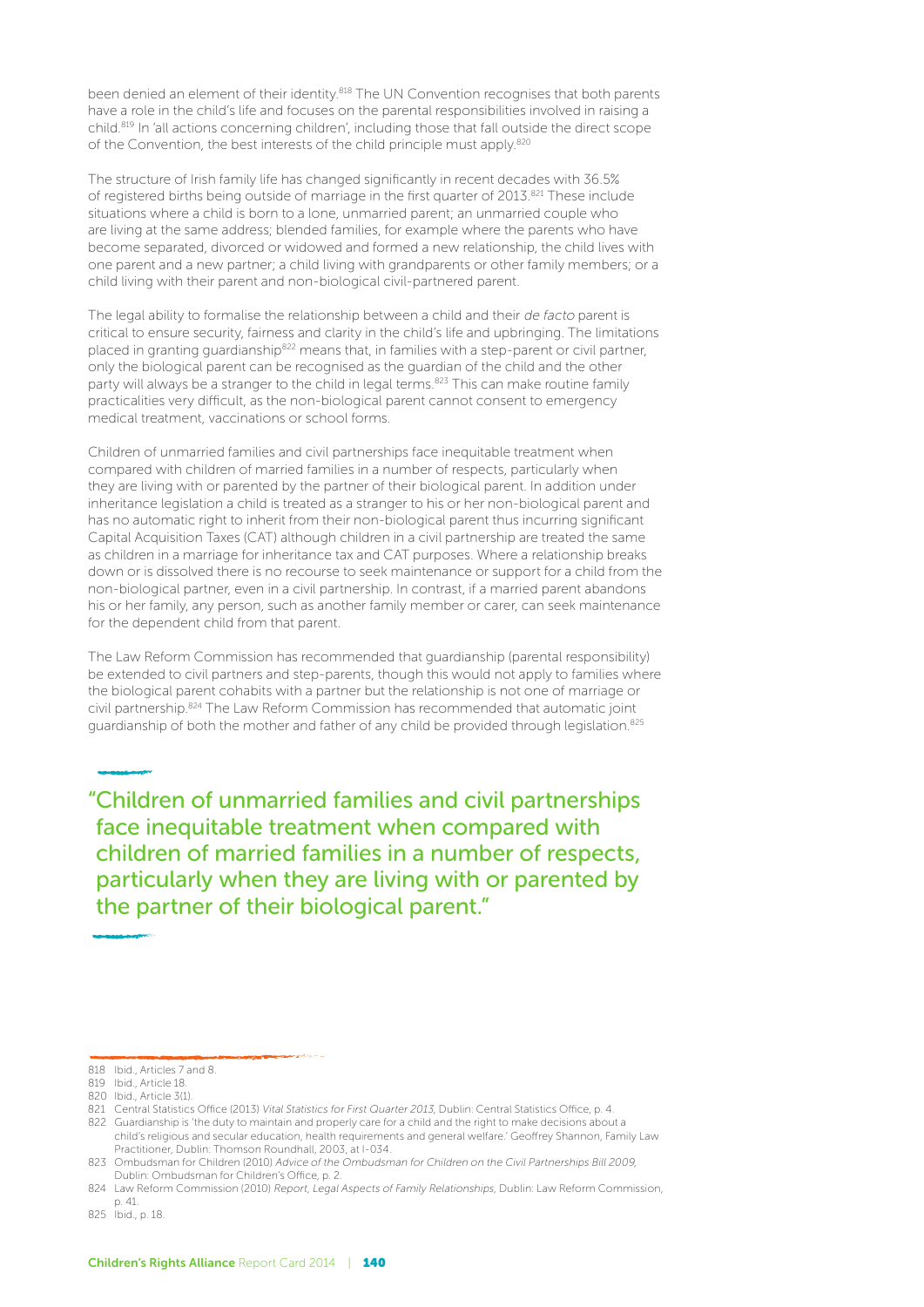The proposed Children and Family Relationship Bill will allow for civil partners, step parents, those co-habiting with the biological or adoptive parent and those acting in loco parentis for a specified period of time to apply for guardianship of a child. It is also proposed that the Bill will provide a mechanism by which, in certain circumstances, an unmarried father of a child will automatically become a guardian. The Bill will also set out how parentage is to be assigned in cases of assisted reproduction and surrogacy. It is also proposed to recognise the role played by the extended family.<sup>826</sup> The Bill as outlined in the briefing note would be the most comprehensive amendment to the law on children and family relationships in many years. It provides a unique opportunity to modernise the law in the area and provide legal recognition to the many different and diverse family relationships that exist in modern day Ireland. Given the complexity of modern family structures this Bill needs to be given careful consideration.

The Courts and Civil Law (Miscellaneous Provisions) Act 2013 is a welcome step in the modernisation of family law. The legislation strikes the necessary balance between respecting the rights of the child and his or her family to the protection of their privacy in family law and child care proceedings as provided in Article 16 of the UN Convention on the Rights of the Child, while at the same time ensuring transparency and clarity in the law.

Though the provisions outline that in making a decision to exclude representatives of the media, the judge shall have regard to certain issues such as best interests of the child and the voice of the child,<sup>827</sup> the circumstances are vague and open to the discretion of judges. It is unclear whether this decision-making process will be directed by regulation, Court Rules or other published guidelines. The acknowledgement of the role of the voice of the child is welcome as it reflects a core children's right principle outlined in Article 12 of the UN Convention on the Rights of the Child.

<sup>826</sup> Department of Justice and Equality, Child and Family Relationships Bill Briefing Note, http://www.justice.ie/en/ JELR/Children%20and%20Family%20Relationships%20Bill%202013%20141113.pdf/Files/Children%20and%20 Family%20Relationships%20Bill%202013%20141113.pdf [16 December 2013].

<sup>827</sup> Courts and Civil Law (Miscellaneous Provisions) Act 2013 s5(c)(i).